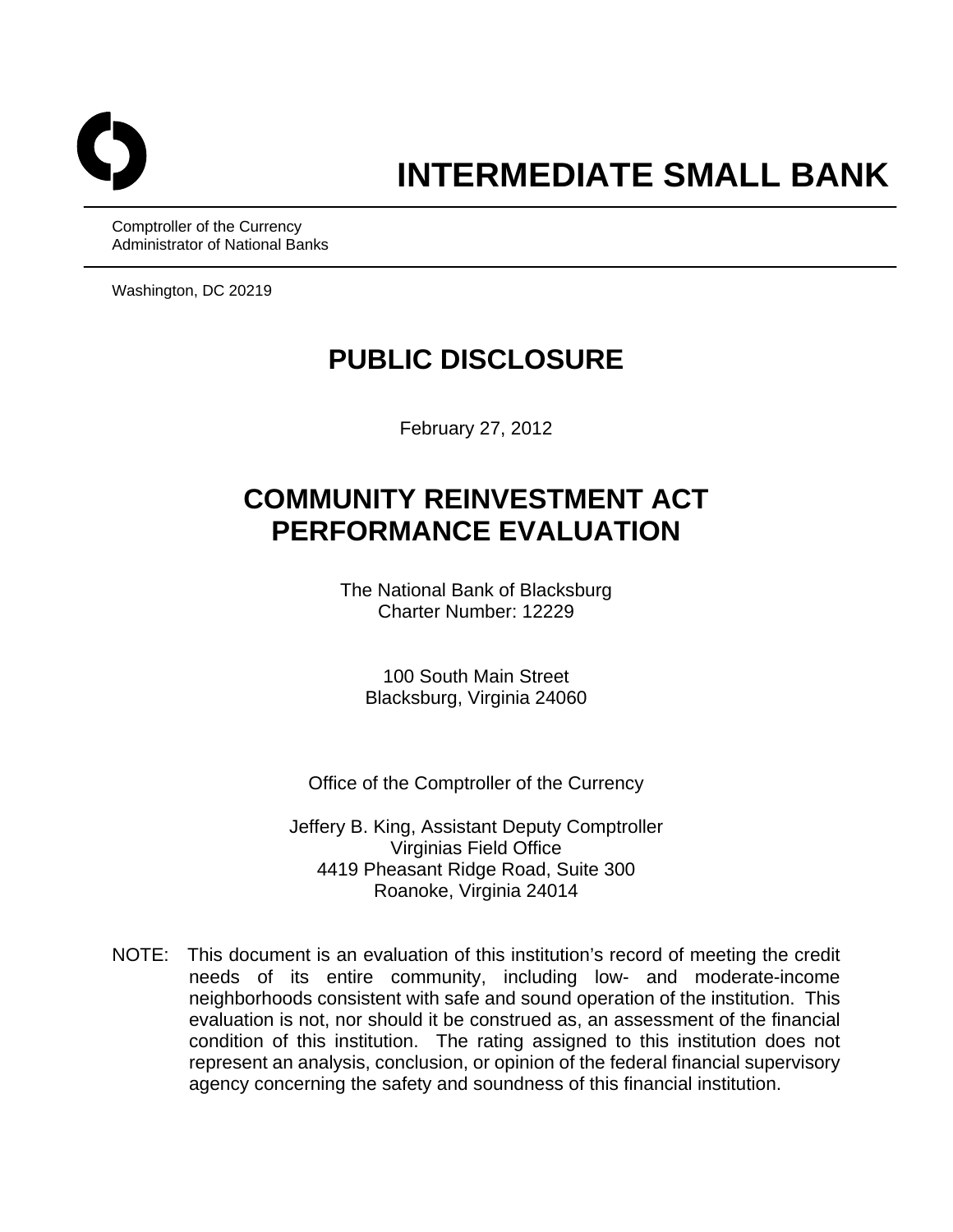### *INSTITUTION'S CRA RATING: This institution is rated Satisfactory.*

### **The Lending Test is rated: Satisfactory. The Community Development Test is rated: Satisfactory.**

Below is a summary of the major factors supporting the institution's rating:

- The bank's average loan-to-deposit (LTD) ratio is reasonable compared to similarly situated institutions.
- A majority of the loans originated during the evaluation period were inside the bank's assessment areas (AAs).
- The distribution of borrowers, given the demographics of the AAs, reflects an overall reasonable dispersion and satisfactory performance.
- The geographic distribution of loans reflects reasonable dispersion throughout the AAs.
- The bank demonstrates adequate responsiveness to community development needs.

## **Scope of Examination**

The National Bank of Blacksburg was evaluated under the Intermediate Small Bank examination procedures, which includes a lending test and a community development test. The lending test evaluates the bank's record of meeting the credit needs of its AAs through its lending activities. The Community Development (CD) test evaluates the bank's responsiveness to CD needs in its AAs through CD lending, services and qualified investments. The evaluation period under the Lending Test covers the bank's performance from January 1, 2009 through December 31, 2011. The evaluation period for the community development test was from May 11, 2009 through February 27, 2012.

For the lending test, we reviewed home purchase, home improvement, and home refinance loans reported under the Home Mortgage Disclosure Act (HMDA). We also reviewed a sample of 94 small loans to businesses originated during the evaluation period. The sample of small loans to businesses was selected from the bank's records, using judgmental sampling methods.

We conducted Data Integrity reviews of the HMDA data and found the information to be accurate and reliable for use in this examination. Data for the loan sample was extracted directly from the bank's HMDA data records.

Community development loans, investments and services submitted by bank management were verified to ensure that they met the regulatory definition for community development.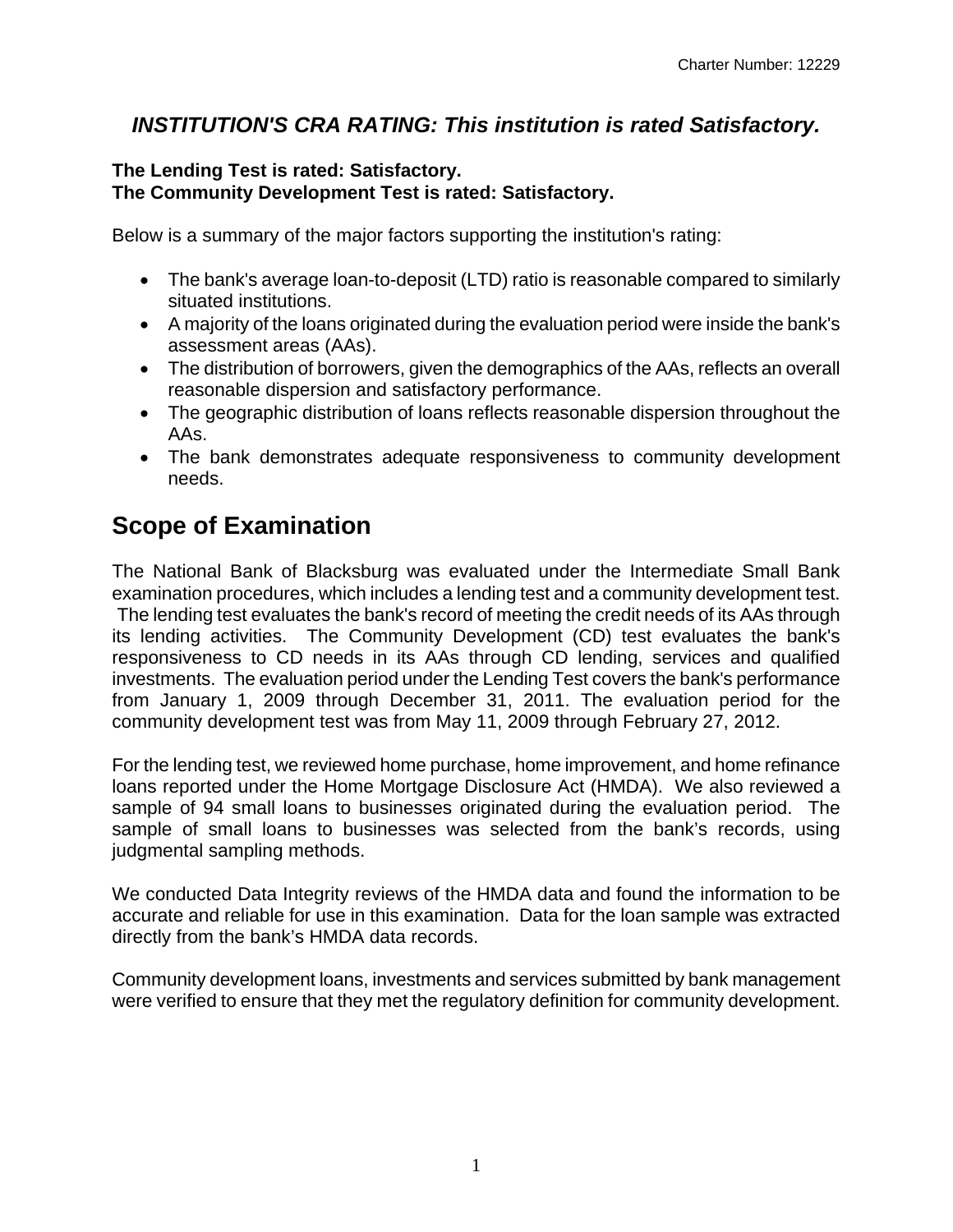## **Description of Institution**

The National Bank of Blacksburg (NBB) is a \$1.1 billion intrastate bank headquartered in Blacksburg, Virginia (VA). The bank is solely owned by its holding company, National Bankshares, Inc. (NBI). NBI also owns the National Bankshares Financial Services Inc., an investment services company. As of December 31, 2011, Tier One Capital was \$129 million, Tier One Risk-based Capital to Risk-weighted Assets equaled 19.32 percent, and Tier One Leverage Capital equaled 12.48 percent.

NBB is a full service community bank, with 25 branches and 21 automated teller machines (ATMs) serving the cities of Radford and Galax, and the counties of Bland, Carroll, Giles, Grayson, Montgomery, Pulaski, Smyth, Tazewell, Washington, and Wythe in VA; and the counties of McDowell and Mercer in WV. The bank closed one branch on East Fincastle Avenue, Tazewell, Virginia. This branch was located in a middle-income census tract in Tazewell County, Virginia, and did not open any branches during the evaluation period.

The bank's primary focus is on retail banking. NBB offers a variety of deposit and loan products to meet consumer and commercial banking needs. The bank's Internet website, http://www.nbbank.com, provides detailed information on products and services for both consumers and businesses. Banking services are standard, with the addition of on-line banking and 24-hour telephone banking.

There are no legal, financial or other factors impeding NBB's ability to help meet the credit needs in its AAs. NBB received a "Satisfactory" rating on its May 2009 CRA Performance Evaluation.

NBB's business strategy focuses on loans to businesses, residential mortgage loans, and consumer loans. For purposes of this evaluation, we considered loans to businesses and residential mortgage loans as primary products, based on the bank's business strategy and balances outstanding. As a percentage of total loans outstanding as of December 31, 2011, loans to businesses, including loans secured by nonfarm non-residential property, represented approximately 52 percent; residential mortgages, including multi-family were approximately 31 percent. A summary of the Institution's loan types during the evaluation period is shown in the table below.

| 2011 Balance Sheet Asset Categories as of Review Period Date* |                                                         |        |  |  |  |  |  |  |  |  |
|---------------------------------------------------------------|---------------------------------------------------------|--------|--|--|--|--|--|--|--|--|
| <b>TYPE OF LOAN</b>                                           | <b>Balance Outstanding (\$000s)</b><br>% OF TOTAL LOANS |        |  |  |  |  |  |  |  |  |
| Construction & Land Development                               |                                                         |        |  |  |  |  |  |  |  |  |
|                                                               | \$48,528                                                | 8.20%  |  |  |  |  |  |  |  |  |
| 1-4 Family Residential                                        | 152,373                                                 | 25.76% |  |  |  |  |  |  |  |  |
| Multi-family (5 or more) Residential                          |                                                         |        |  |  |  |  |  |  |  |  |
|                                                               | 33,079                                                  | 5.59%  |  |  |  |  |  |  |  |  |
| Non-Farm/Non-Residential                                      | 269,756                                                 | 45.60% |  |  |  |  |  |  |  |  |
| Commercial & Industrial                                       | 37,786                                                  | 6.39%  |  |  |  |  |  |  |  |  |
| Loans to Individuals                                          | 32,744                                                  | 5.54%  |  |  |  |  |  |  |  |  |
| Other                                                         | 17.269                                                  | 2.92%  |  |  |  |  |  |  |  |  |
| Total                                                         | \$591,535                                               | 100%   |  |  |  |  |  |  |  |  |

\*Schedule RC-C Part 1 – Loans and Leases as reported in the Consolidated Reports of Condition and Income as of December 31, 2011.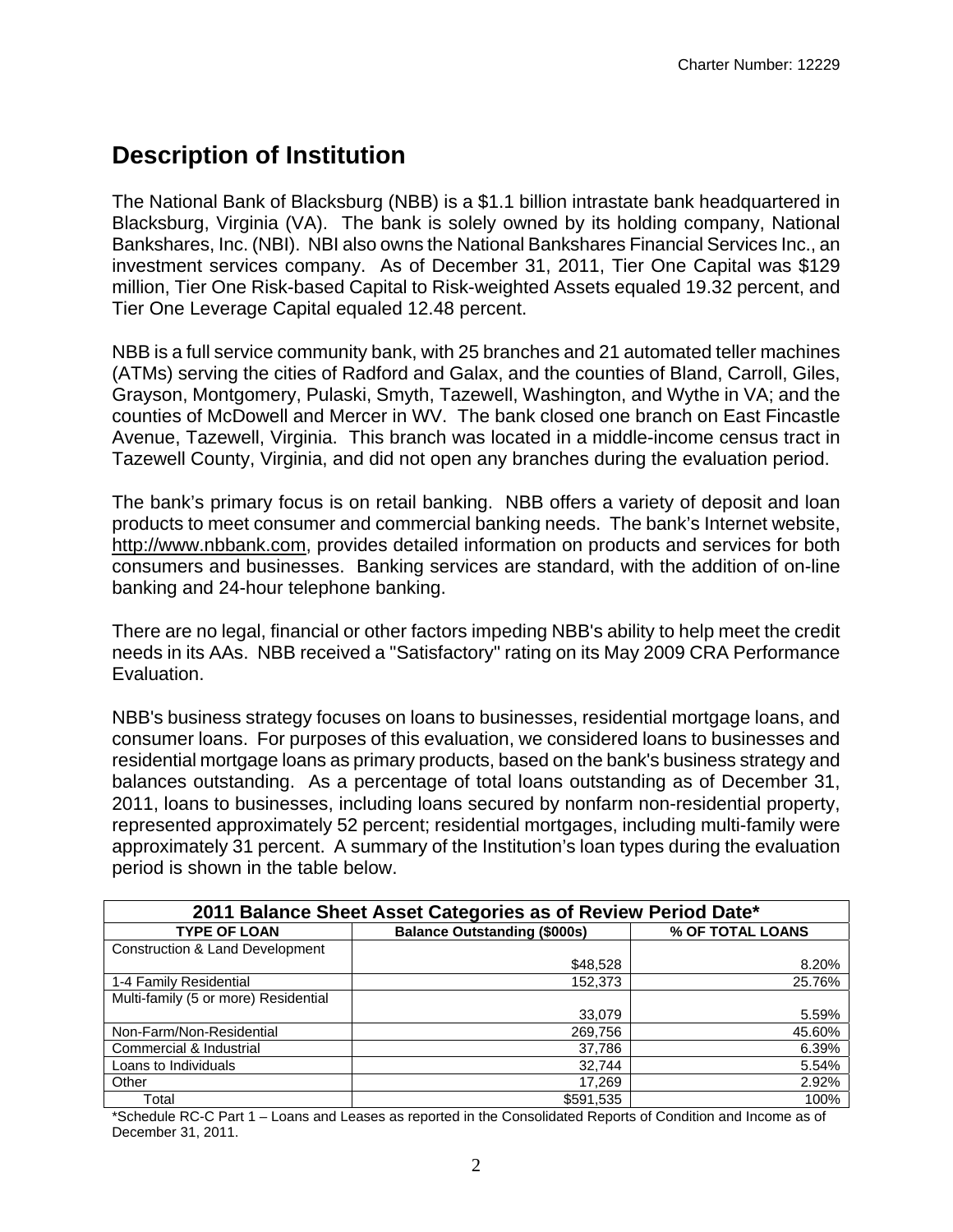## **Selection of Areas for Full-Scope Review**

In each state where the bank has an office, a sample of AAs within that state is selected for full-scope reviews. NBB does business in three defined AAs within the state of Virginia. The Blacksburg-Christiansburg-Radford MSA AA ("Blacksburg AA") and the Southwest VA WV non-MSA AA ("Southwest VA AA") were selected for full scope review based on the majority of the bank's operations within this AA. The Blacksburg AA accounted for 65 percent of home mortgage loans originated during the evaluation period and approximately 61 percent of the bank's deposits as of December 31, 2011. The Southwest VA AA accounted for 34 percent of home mortgage loans originated during the evaluation period and approximately 38 percent of the bank's deposits as of December 31, 2011.

The Kingsport-Bristol VA-Bristol TN MSA AA ("Washington VA AA") received a limited scope review due to low volume of loan activity and deposits in this AA. This AA accounted for 1 percent of home mortgage loans originated during the evaluation period, and approximately 1 percent of total deposits as of December 31, 2011.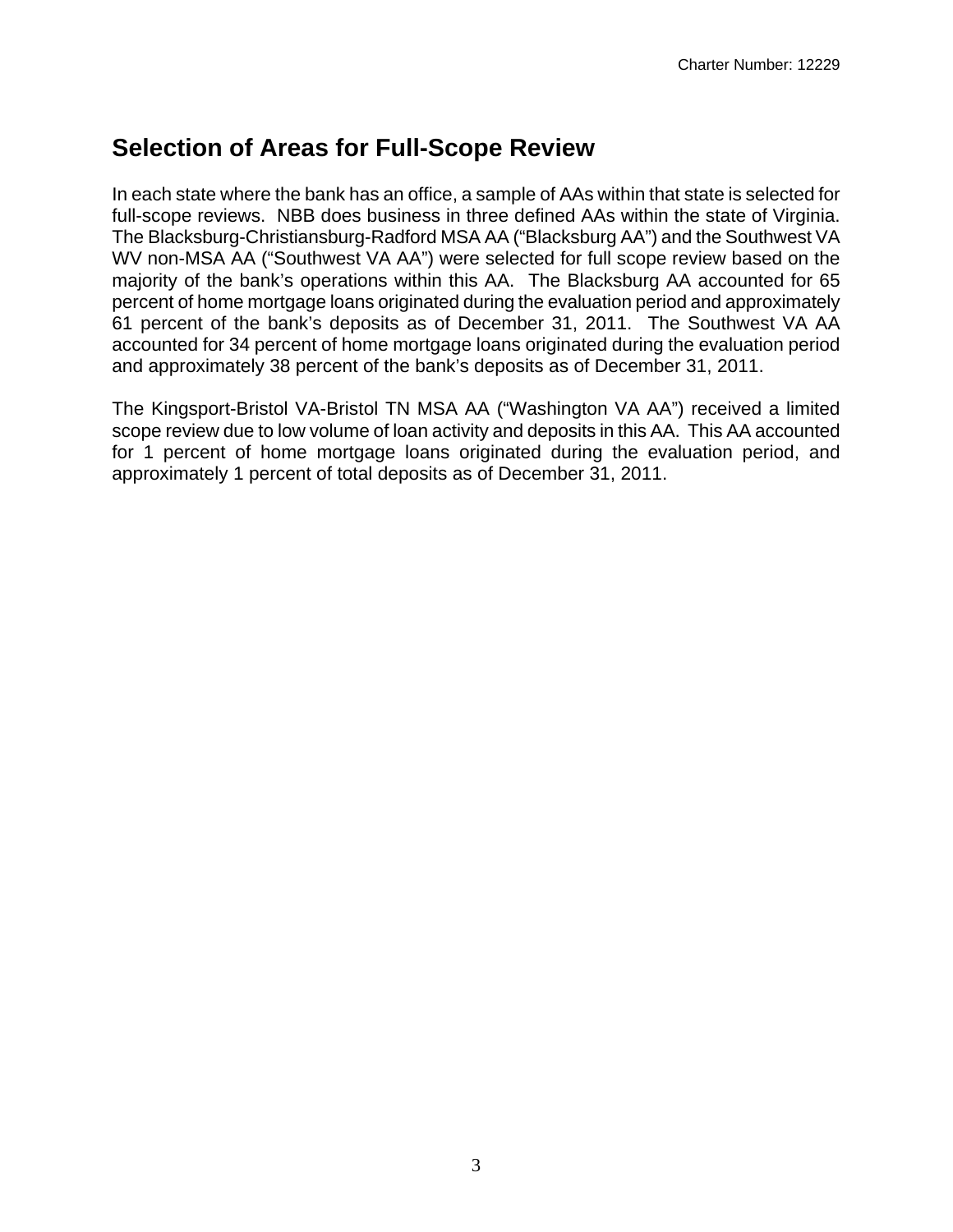## **Description of Assessment Areas**

### **Assessment Areas Receiving Full-Scope Reviews**

### **Blacksburg AA**

| Demographic Information for Full Scope Area: Blacksburg AA |         |                          |                  |               |                   |               |
|------------------------------------------------------------|---------|--------------------------|------------------|---------------|-------------------|---------------|
|                                                            | #       | Low                      | Moderate         | <b>Middle</b> | Upper<br>$%$ of # | Undesignated* |
| Demographic Characteristics                                |         | $%$ of #                 | $%$ of #         | $%$ of #      |                   | $%$ of #      |
| Geographies (Census<br>Tracts/BNAs)                        | 28      | 0.00                     | 3.57             | 82.14         | 10.71             | 3.57          |
| Population by Geography                                    | 151,272 | 0.00                     | 3.60             | 82.76         | 8.18              | 5.45          |
| Owner-Occupied Housing by<br>Geography                     | 35,984  | 0.00                     | 4.88             | 86.82         | 8.30              | 0.00          |
| <b>Business by Geography</b>                               | 12,261  | 0.00                     | 2.10             | 88.58         | 8.56              | 0.77          |
| Farms by Geography                                         | 376     | 0.00                     | 2.39             | 89.89         | 7.71              | 0.00          |
| <b>Family Distribution by Income</b><br>Level              | 35,057  | 20.15                    | 17.69            | 23.23         | 38.93             | 0.00          |
| Distribution of Low and                                    | 13,267  | 0.00                     | 6.18             | 88.51         | 5.31              | 0.00          |
| Moderate Income Families<br>throughout AA Geographies      |         |                          |                  |               |                   |               |
| Median Family Income                                       | 45,001  | Median Housing Value     |                  |               | 94,423            |               |
| HUD Adjusted Median Family Income for                      | 59,700  | <b>Unemployment Rate</b> |                  |               |                   |               |
| 2011                                                       |         |                          | (2000 US Census) |               |                   | 2.72%         |
| Households Below Poverty Level                             |         | 19.50                    |                  |               |                   |               |

\*Data Source: 2000 U.S. Census; Blacksburg-Christiansburg-Radford 13980 MSA

NBB operates14 of its 25 bank branches in the Blacksburg MSA AA. This AA includes the city of Radford, and the counties of Giles, Montgomery, and Pulaski. These geographies represent the entirety of the Blacksburg-Christiansburg-Radford MSA. This AA consists of 28 census tracts: one moderate income tract, 23 middle-income tracts, three upper-income tracts, and one undesignated income tract. There are no low income tracts and no designated distressed or underserved middle income tracts in this AA.

This MSA is dominated by the presence of Virginia Tech and Radford University. The area, known as the New River Valley (or NRV), has experienced tremendous growth in the last twenty years and continues to be among the fastest growing areas in Virginia. It is bordered by the Allegheny Mountains to the North and the Blue Ridge Mountains to the South, with the New River flowing through the valley itself. The central communities in the area consist of two towns and one city; state law draws a sharp distinction between cities, which are completely separate from counties, and towns, which are contained within counties. Blacksburg, the larger of the towns, is home to Virginia Tech, while Radford, the only city in the group, is home to Radford University. While Christiansburg, a town which lies between Blacksburg and Radford in both population and geographic location, does not have an institution of higher education, it is home to hundreds of stores, restaurants, and a historic downtown. The Town of Blacksburg, located in Montgomery County, ranked #10 in Forbes.com "2008 Best Small Places for Business and Careers".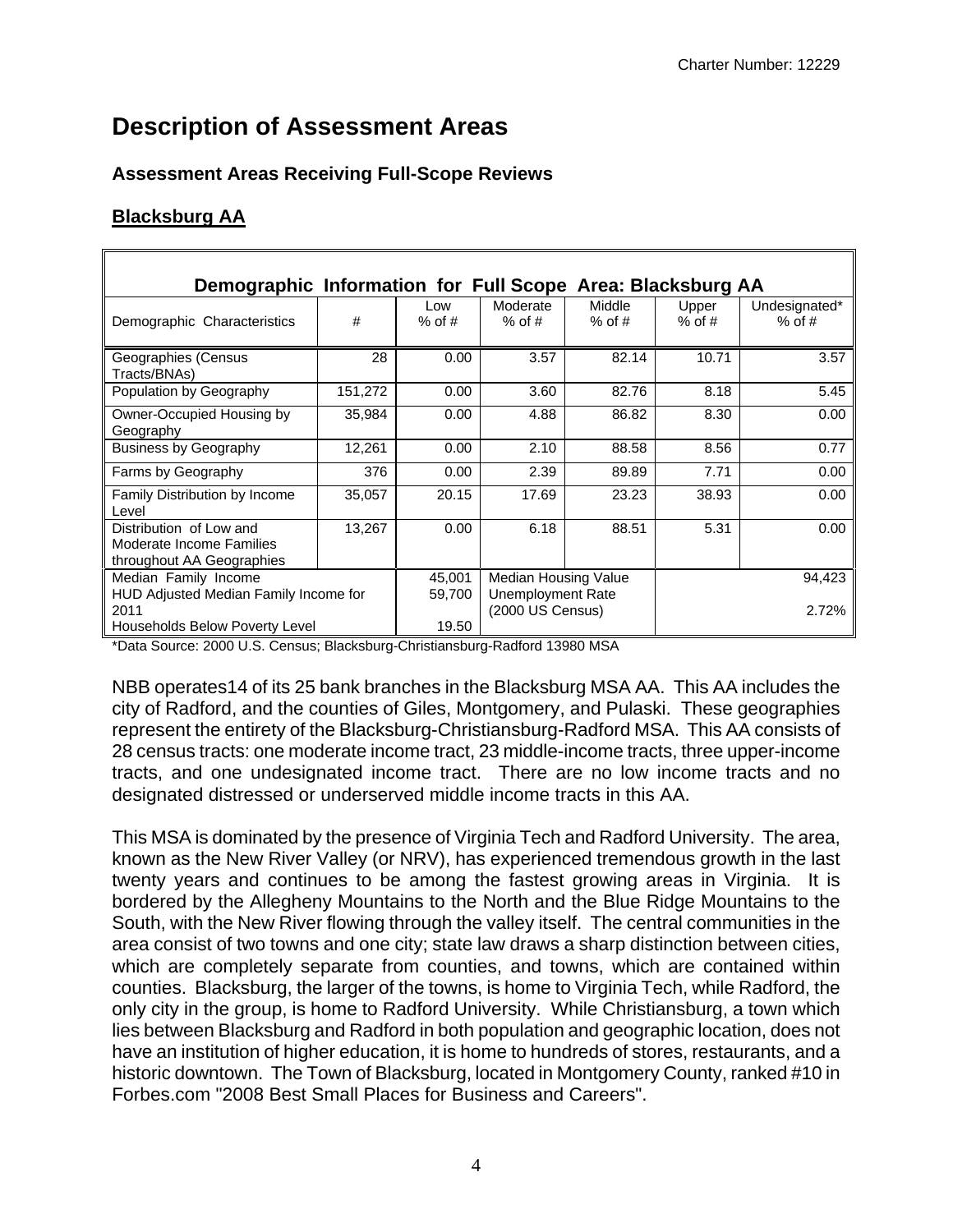The area is known for its superb higher education facilities, cutting-edge transportation projects, peaceful quality of life, and favorable cost of living. Virginia Tech is the state's leading research institution and ranks among the nation's top 50 research universities with research funding over \$150 million. Radford University is well known for its innovative use of technology in the learning environment.

Government and Services sectors are the highest percentage of employers in the AA. Virginia Tech and Radford University are the two largest employers in these sectors. Manufacturing, which has historically been the largest employment sector, ranks a distant third. Major employers in the manufacturing sector are: Volvo Trucks North America, Inc.; Alliant Techsystems, Inc.; Moog Components Group; and, Rowe Industries, Inc. According to the Bureau of Labor Statistics, unemployment in the AA was 6.3 percent in December 2011, which is slightly above the state average for Virginia of 6.1 percent; and significantly below the national average of 8.3 percent for that month.

NBB ranks second with 21.81 percent of the deposit market share in the Blacksburg AA, according to the Deposits Market Share Report prepared by the FDIC. The report listed the Bank's primary competitors as StellarOne Bank; Wells Fargo Bank NA, and Branch Banking and Trust Company of Virginia (BB&T), with deposit market share of 26.45 percent, 12.36 percent, and 10.16 percent, respectively.

We conducted a community contact in the AA to determine credit and development needs in the AA. We interviewed representatives of the Economic Development Authority for Montgomery County. The purpose of the organization is to recruit new businesses and assist existing businesses with expansion. The contact identified no specific credit needs in the AA.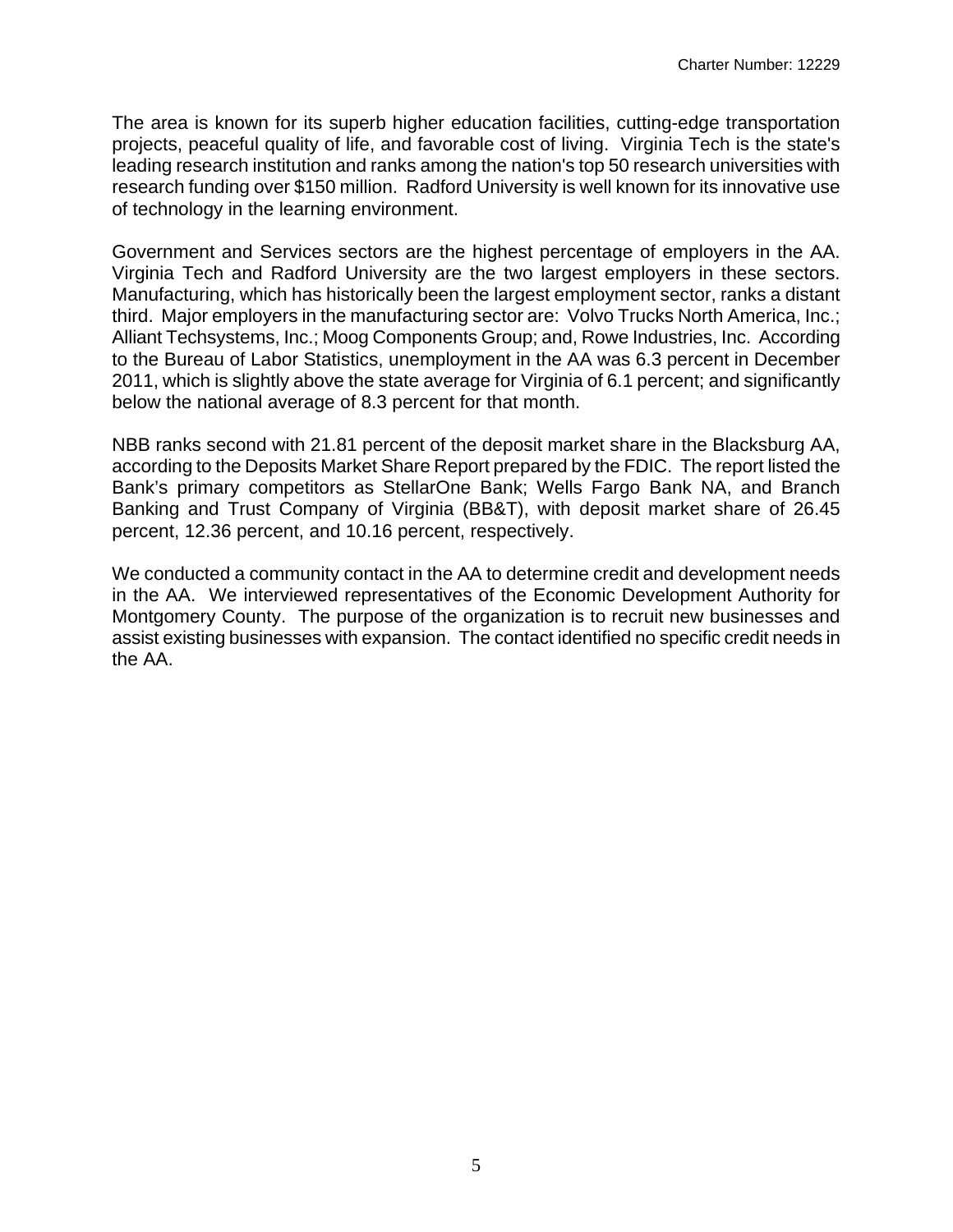|  | Southwest VA WV non-MSA AA |
|--|----------------------------|
|  |                            |

| Demographic Information for Full Scope Area: Southwest VA non MSA<br>AA          |         |                 |                                       |                    |                   |  |  |  |
|----------------------------------------------------------------------------------|---------|-----------------|---------------------------------------|--------------------|-------------------|--|--|--|
| Demographic Characteristics                                                      | #       | Low<br>$%$ of # | Moderate<br>$%$ of #                  | Middle<br>$%$ of # | Upper<br>$%$ of # |  |  |  |
| Geographies (Census<br>Tracts/BNAs)                                              | 37      | 0.00            | 16.22                                 | 81.08              | 2.70              |  |  |  |
| Population by Geography                                                          | 160,572 | 0.00            | 11.39                                 | 86.75              | 1.86              |  |  |  |
| Owner-Occupied Housing by<br>Geography                                           | 51,275  | 0.00            | 10.63                                 | 87.40              | 1.97              |  |  |  |
| <b>Business by Geography</b>                                                     | 12,469  | 0.00            | 10.71                                 | 87.32              | 1.97              |  |  |  |
| Farms by Geography                                                               | 598     | 0.00            | 6.02                                  | 93.81              | 0.17              |  |  |  |
| <b>Family Distribution by Income</b><br>Level                                    | 46,850  | 21.77           | 21.09                                 | 23.94              | 33.20             |  |  |  |
| Distribution of Low and<br>Moderate Income Families<br>throughout AA Geographies | 20,080  | 0.00            | 14.98                                 | 84.15              | 0.87              |  |  |  |
| Median Family Income                                                             |         | 35,918          | Median Housing Value                  |                    | 58,254            |  |  |  |
| HUD Adjusted Median Family Income for<br>2011<br>Households Below Poverty Level  |         | 48,541<br>16.36 | Unemployment Rate<br>(2000 US Census) | 2.93%              |                   |  |  |  |

\*Data Source: 2000 U. S. Census

This non-MSA is also located in southwestern Virginia, and includes the counties of Bland, Carroll, Grayson, Smyth, Tazewell, Washington, Wythe, and the city of Galax in the state of Virginia. The bank has added two census tracts in McDowell County and six census tracts in Mercer County in the state of West Virginia. These 8 census tracts in WV are contiguous to the counties in Virginia included in the Southwest VA AA. The AA consists of six moderate-income tracts, 30 middle-income tracts and one upper income tract. Four of the 30 middle income tracts are designated distressed or underserved middle income tracts in this AA. There are no low income tracts in this AA. Ten of the bank's branches are located within this AA, with one branch located in a designated distressed/underserved middle income tract.

Southwest Virginia differs from the rest of the commonwealth in that its culture is more closely associated with Appalachia than the other regions of Virginia. While endowed with abundant natural resources, Appalachia has long been associated with and struggled with poverty. In 1965, the Appalachian Regional Commission was created to further alleviate poverty in the region, mainly by diversifying the region's economy and helping to provide better health care and educational opportunities to the region's inhabitants. By 1990, Appalachia had largely joined the economic mainstream, but still lagged behind the rest of the nation in most economic indicators. According to the Virginia Economic Development Partnership, the unemployment rate for the AA as of December 2010 was approximately 9%, which was above the national average of 6.5% at that time period.

This AA is known as the Virginia aCorridor. The region is located along Interstate 81, one of the leading trucking routes in the eastern U.S., and its intersection with Interstate 77 in Wythe County. Fast developing is a cluster of food processing and beverage companies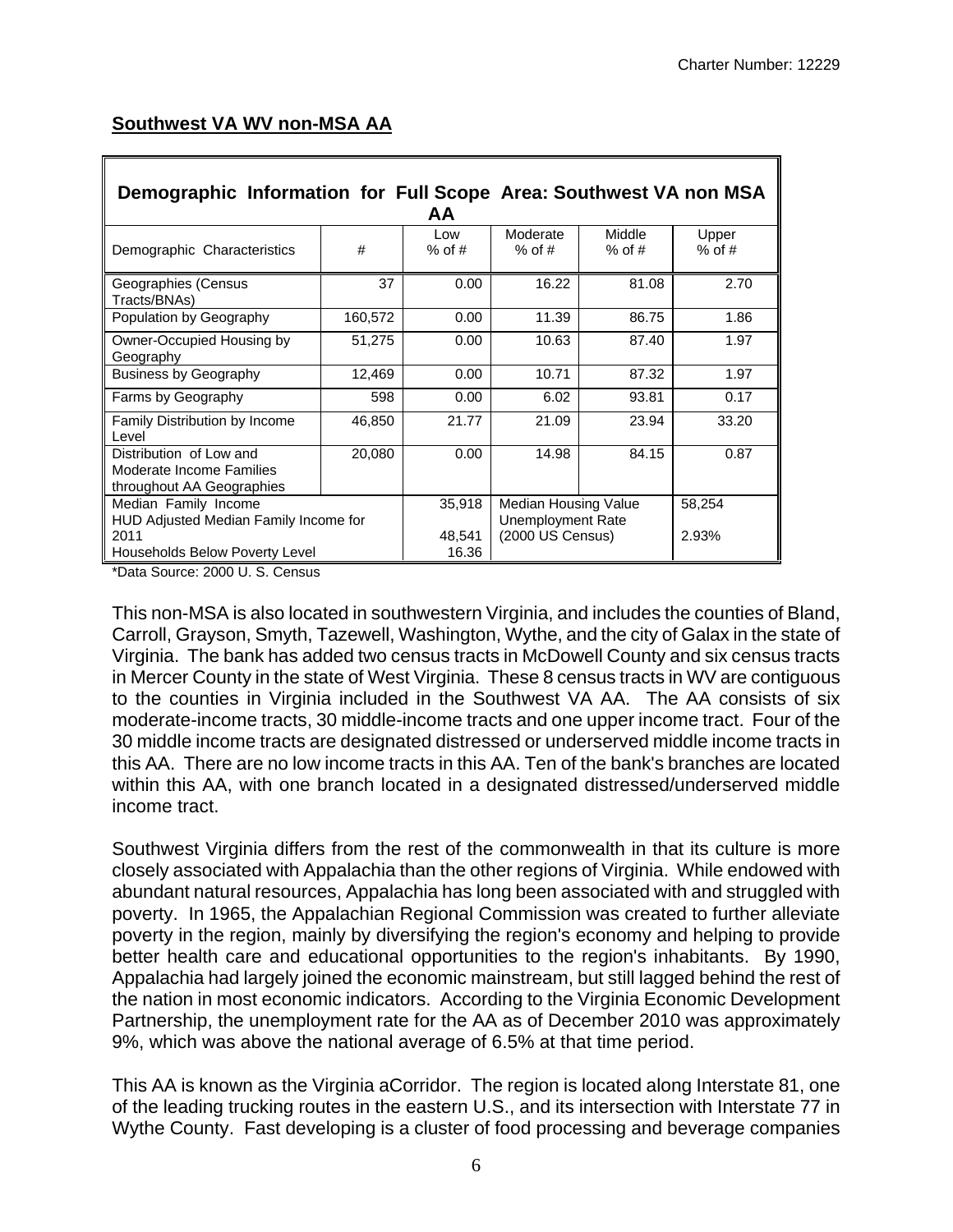that take advantage of the aCorridor's strategic East Coast location along the crossroads of two major interstates.

Also in the mix are automotive-related industries that use sophisticated technology to make precision parts for the world's leading automakers, and other businesses that utilize hightech manufacturing expertise in plastics, furniture-making, defense and distribution. Major employment sectors in this AA are: government; manufacturing; trade; and, services. Major employers are: Utility Trailer of Glade Springs; Royal Mouldings Ltd.; Johnson Memorial Hospital; Magnolia Manufacturing, TRW Automotive; and, Mercer County Board of Education.

NBB ranks third with 7.71 percent of the deposit market share in the Southwest VA AA, according to the Deposits Market Share Report prepared by the FDIC. The report listed the Bank's primary competitors as BB&T, First Community Bank, and Carter Bank and Trust, with deposit market shares of 21.17 percent, 13.51 percent, and 7.04 percent, respectively.

A community contact in the AA was reviewed to determine credit and development needs in the AA. This contact was with a local community service organization. The contact stated that there is a need in this area for consumer credit counseling and for affordable housing.

| Demographic Information for Limited Scope Area: Washington VA 28700 AA           |        |                          |                             |                    |                   |
|----------------------------------------------------------------------------------|--------|--------------------------|-----------------------------|--------------------|-------------------|
| Demographic Characteristics                                                      | #      | Low<br>$%$ of #          | Moderate<br>$%$ of #        | Middle<br>$%$ of # | Upper<br>$%$ of # |
| Geographies (Census<br>Tracts/BNAs)                                              | 10     | 0.00                     | 0.00                        | 90.00              | 10.00             |
| Population by Geography                                                          | 51,103 | 0.00                     | 0.00                        | 91.53              | 8.47              |
| Owner-Occupied Housing by<br>Geography                                           | 16,268 | 0.00                     | 0.00                        | 90.90              | 9.10              |
| <b>Business by Geography</b>                                                     | 5,199  | 0.00                     | 0.00                        | 88.86              | 11.14             |
| Farms by Geography                                                               | 297    | 0.00                     | 0.00                        | 94.61              | 5.39              |
| Family Distribution by Income<br>Level                                           | 14,910 | 16.36                    | 19.22                       | 22.86              | 41.46             |
| Distribution of Low and<br>Moderate Income Families<br>throughout AA Geographies | 5,305  | 0.00                     | 0.00                        | 94.57              | 5.42              |
| Median Family Income                                                             |        | 39,138                   | Median Housing Value        |                    | 83,815            |
| HUD Adjusted Median Family Income for                                            |        | <b>Unemployment Rate</b> |                             |                    |                   |
| 2011<br>Households Below Poverty Level                                           |        | 49,500<br>12.51          | (2000 U.S. Census)<br>2.03% |                    |                   |

### **Washington VA AA**

**Assessment Area Receiving Limited-Scope Review** 

\*Data Source: 2000 U. S. Census

This AA is in a multi-state MSA. The bank's AA is Washington County, which is located in the state of Virginia. NBB has one branch in this AA located in Abingdon, Virginia.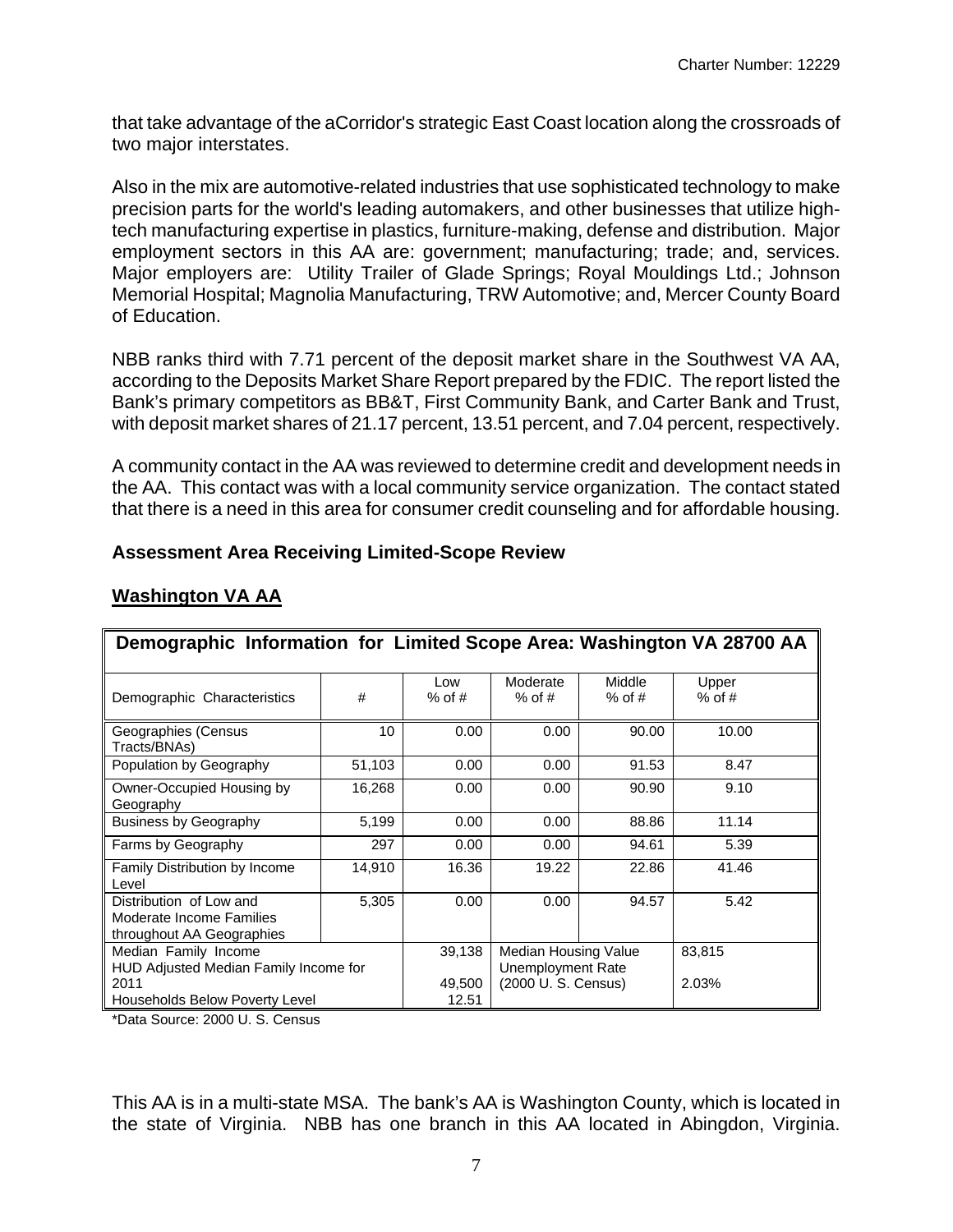Washington County consists of ten census tracts: nine middle-income tracts and one upper-income tract. There are no low-, or moderate-income tracts and no designated distressed or underserved middle income tracts in this AA.

Major employment sectors in the AA are Trade, Transportation and Utilities; Manufacturing, and Education and Health Services. The top five employers in this AA, according to the Virginia Employment Commission, Quarterly Census of Employment and Wages, Second Quarter 2011 are: Washington County Schools; Food City Grocery Store; Bristol Compressors International; Mountain State Health; and, Carnac Corporation.

According to the Bureau of Labor Statistics, the unemployment rate for Washington County, VA as of December 2011 was 7.1 percent, which was below the national average of 8.3 percent.

NBB has 0.91 percent of the deposit market share in Washington, Virginia AA. NBB's primary competitors in Washington County are Highlands Union Bank, First Bank and Trust Company, and BB&T with deposit market shares of 26.45 percent, 20.12 percent, and 10.39 percent, respectively.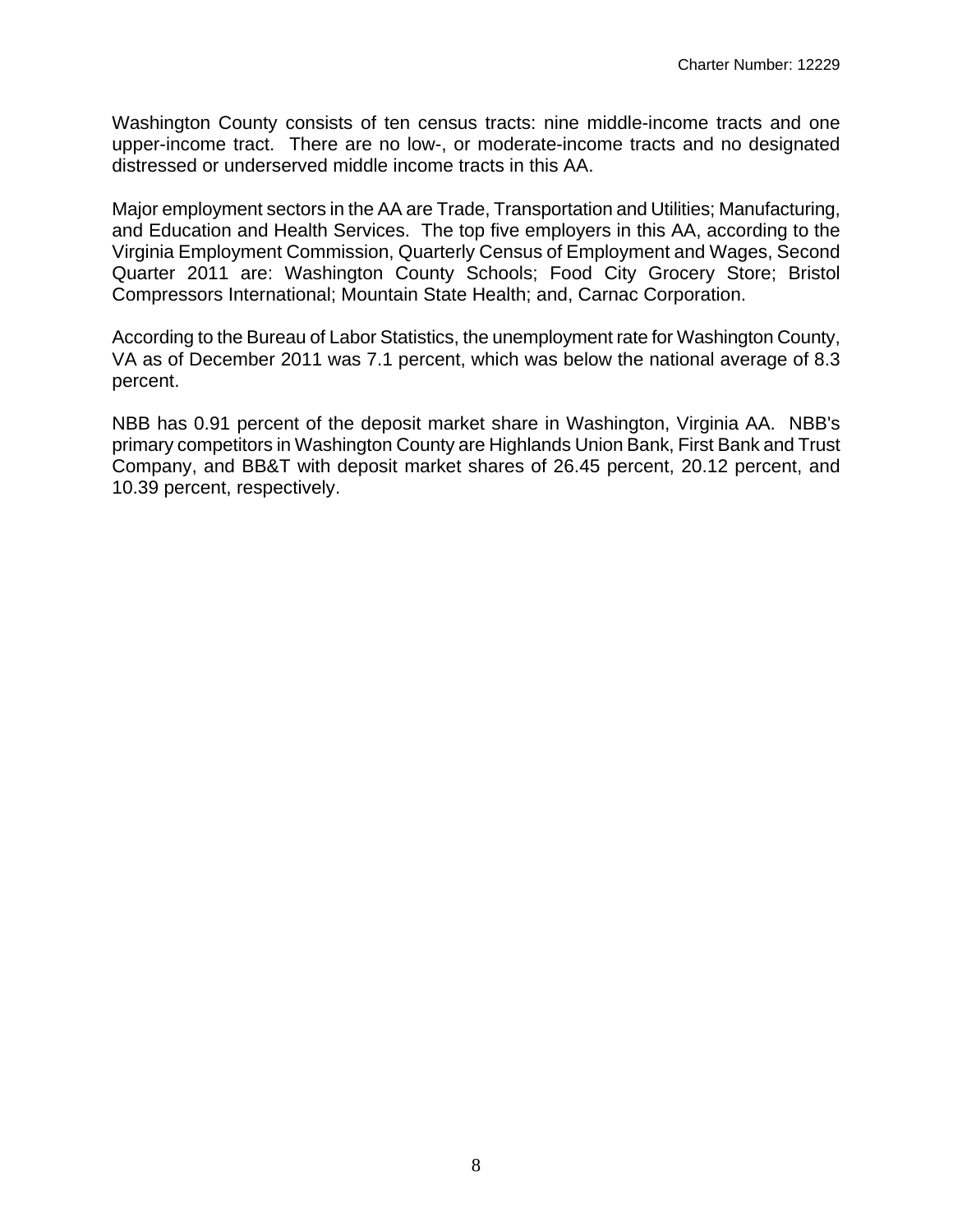## **Conclusions with Respect to Performance Tests**

The performance under the Lending Test is considered "Satisfactory." The bank's loan-todeposit ratio is reasonable, and a majority of loans are originated inside the AA. The bank's borrower distribution reflects reasonable penetration among borrowers of different incomes. Geographic distribution reflects reasonable dispersion throughout the census tracts of different income levels.

NBB's rating is based on the bank's performance in the three AAs in Virginia. More weight and consideration was given to lending in the Blacksburg AA as this is the area in which a substantial majority of the bank's offices are located; and hence the substantial majority of loans are originated. Consideration was also given to lending in the Southwestern VA AA and the Washington VA AA.

The distribution of loans by income level of the borrower received greater consideration than the distribution of loans by income level of the geography. This is due to the limited number of moderate-income tracts in the full-scope AAs. There are no low-income tracts in the AAs, and approximately 11 percent of total tracts are designated as moderate-income. A majority of low- and moderate-income families live in middle-income tracts in the AAs, with four middle-income tracts in the Southwest VA AA designated as distressed or underserved nonmetropolitan middle-income tracts due to the poverty level.

## **LENDING TEST**

Overall lending levels reflect good responsiveness to meeting AA credit needs. The bank ranked seventh in overall market share among 254 HMDA reporters in the combined three AAs with 3.72 percent of the market share for originated or purchased mortgage loans. NBB ranked ninth for home purchase loans, second for home improvement loans, and tenth for home mortgage refinance loans with respective market shares of 3.00 percent, 14.48 percent, and 2.19 percent. Residential lending market shares reflect strong competition in the AAs.

### **Lending Activity**

NBB's overall lending performance is satisfactory.

To evaluate NBB's CRA lending performance, we focused on its record of lending in its AAs, loan-to-deposit ratio since the last CRA examination (including a comparison to similarly situated institutions), record of lending to borrowers of different incomes and businesses of different sizes, and the geographic distribution of lending in the bank's AAs.

### **Loan-to-Deposit Ratio**

NBB's average LTD ratio is reasonable compared to similarly situated competitors. The bank's quarterly average LTD ratio since the last CRA examination is 67 percent. This ratio is below the average of 79 percent for similarly situated banks in the bank's AA. The bank is very conservative in their lending practices, and the LTD ratio has remained fairly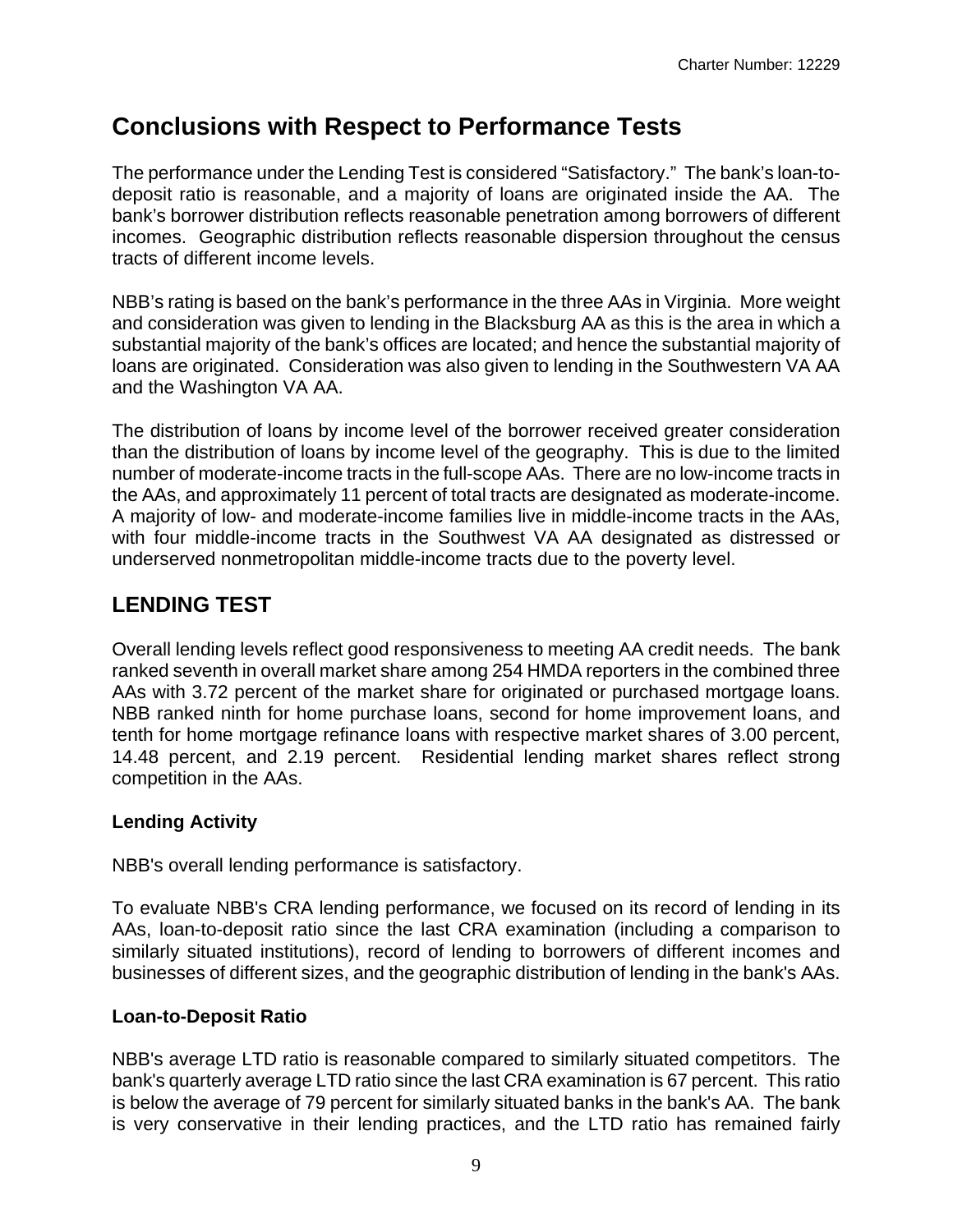consistent since the last CRA examination. StellarOne Bank is considered to be similarly situated based on total deposits and number of branches in NBB AAs. Competition from large financial institutions and non-traditional mortgage lenders is strong.

### **Lending in Assessment Area**

The table below reports that a majority of loans were inside the bank's AAs. Overall 86 percent of loans made during the evaluation period were inside the bank's AAs. By loan product, 85 percent of business loans, and 86 percent of home mortgage loans were made inside the bank's AAs.

| <b>Lending in AAs</b> |       |        |                 |         |       |         |       |                         |       |         |
|-----------------------|-------|--------|-----------------|---------|-------|---------|-------|-------------------------|-------|---------|
|                       |       |        | Number of Loans |         |       |         |       | Dollars of Loans (000s) |       |         |
|                       |       | Inside |                 | Outside | Total | Inside  |       | Outside                 |       | Total   |
| Loan Type             | #     | %      | #               | %       |       | จ       | %     |                         | %     |         |
|                       |       |        |                 |         |       |         |       |                         |       |         |
| Residential           | 1.261 | 85.96  | 206             | 14.04   | 1.467 | 127.912 | 88.40 | 16.785                  | 11.60 | 144,697 |
| Mortgage<br>Loans     |       |        |                 |         |       |         |       |                         |       |         |
| Small Loans to        | 80    | 85.11  | 14              | 14.89   | 94    | 6.941   | 62.07 |                         | 37.93 |         |
| <b>Businesses</b>     |       |        |                 |         |       |         |       | 4,241                   |       | 11,182  |
| Totals                | 1,341 | 85.91  | 220             | 14.09   | .561  | 134.853 | 86.51 | 21.026                  | 13.49 | 155,879 |

*Source: Data reported under HMDA from January* 1, *2009* - *December* 31, *2011 and a sample of loans to businesses for the same period.* 

### **Lending to Borrowers of Different Incomes and to Businesses of Different Sizes**

NBB's borrower distribution reflects an overall reasonable dispersion and satisfactory performance. The distribution of borrowers reflects reasonable penetration among individuals of different income levels. The distribution of home mortgage loans was reasonable. We considered the lack of affordability for low- and moderate-income individuals to purchase a home in each of the three AAs. Overall, there are no low-income tracts in the bank's three AAs and only seven moderate-income tracts. Demographic data from the 2000 U.S. Census indicated households below the poverty level were 13 percent for the Washington County, VA in the multi-state MSA for Washington VA AA; 16 percent for the Southwest VA Non-MSA AA; and 19 percent for the Blacksburg MSA AA. Another limiting factor to lending opportunities is the unemployment rate in the AAs as was stated in the **Description of Assessment Areas** section of this report.

### *Conclusions for Areas Receiving Full-Scope Reviews*

### **Blacksburg AA**

Overall lending levels in the Blacksburg AA reflect reasonable responsiveness to meeting AA credit needs. NBB ranked tenth for home purchase loans, second for home improvement loans, and eighth for home mortgage refinance loans with respective market shares of 3.64 percent, 18.81 percent, and 2.70 percent. Residential lending market shares reflect strong competition with approximately 90 residential lenders in the AA, most of which are not financial institutions.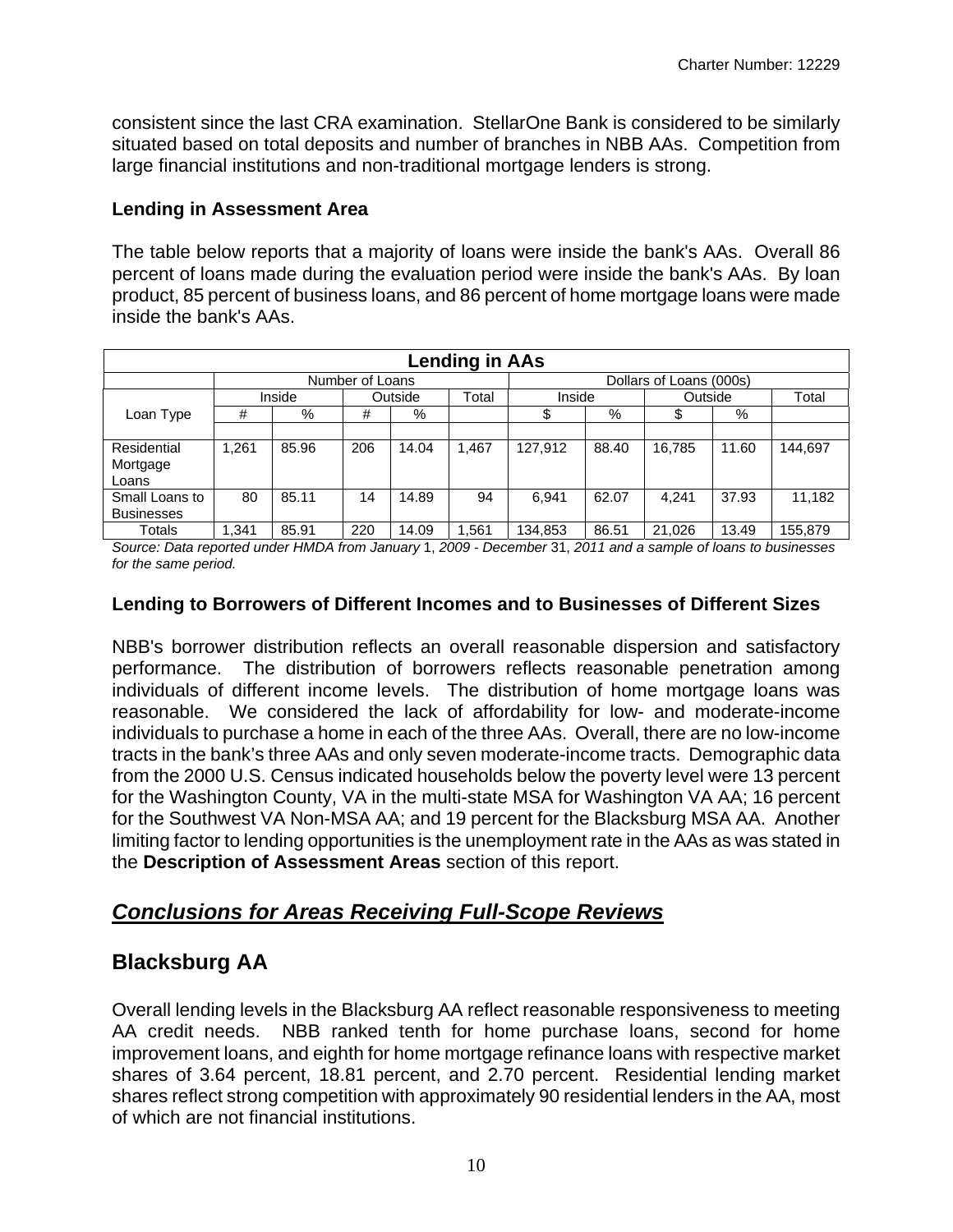The borrowers' distribution of loans reflects reasonable penetration among individuals of different income levels and businesses of different sizes, given the demographics of the AA. The overall distribution of HMDA loans is satisfactory. As reported in Table 6, the percentage of total HMDA loans to low-income borrowers (15.54 percent) is below the percentage of low-income families in the AA (20.15 percent). The percentage of total HMDA loans to moderate-income families (18.10 percent) exceeds the percentage of moderate-income families in the AA (17.69 percent). Please see table below for borrower distribution of home mortgage loan segments.

| Borrower Distribution of Residential Real Estate Loans in Blacksburg AA |                          |                            |                                  |                            |                                 |                              |                                 |                            |
|-------------------------------------------------------------------------|--------------------------|----------------------------|----------------------------------|----------------------------|---------------------------------|------------------------------|---------------------------------|----------------------------|
| Borrower Income Level                                                   |                          | Low                        | Moderate                         |                            | Middle                          |                              | Upper                           |                            |
| Loan Type                                                               | $%$ of<br>AA<br>Families | % of<br>Number of<br>Loans | $%$ of<br>AA.<br><b>Families</b> | % of<br>Number of<br>Loans | $%$ of<br>AA<br><b>Families</b> | $%$ of<br>Number of<br>Loans | $%$ of<br>AA<br><b>Families</b> | % of<br>Number of<br>Loans |
| Home Purchase Loans                                                     | 20.15                    | 10.86                      | 17.69                            | 16.00                      | 23.23                           | 18.86                        | 38.93                           | 54.29                      |
| Home Improvement<br>Loans                                               | 20.15                    | 32.43                      | 17.69                            | 30.27                      | 23.23                           | 18.92                        | 38.93                           | 18.38                      |
| Home Refinance<br>Loans                                                 | 20.15                    | 10.21                      | 17.69                            | 15.32                      | 23.23                           | 18.72                        | 38.93                           | 55.74                      |
| <b>TOTAL HMDA</b>                                                       | 20.15                    | 15.54                      | 17.69                            | 18.10                      | 23.23                           | 16.89                        | 38.93                           | 39.22                      |

*Source: 2000 U. S. Census. Data reported under HMDA for evaluation period January 1, 2009-December 31, 2011.* 

The weighted average of median housing values in this AA is \$94,423. According to the 2010 HUD updated median family income, low-income families earn less than \$29,844 and moderate-income families earn between \$29,845 and \$47,754. Additionally, 19 percent of households are below the poverty level. The lack of affordability limits the opportunities for home purchase, home improvement, and home refinance lending to low- and moderateincome individuals. For this reason, it is deemed satisfactory for the number of loans made to low- and moderate-income families to be below the number of families that represent these income tracts.

The distribution of loans to small businesses (those with less than \$1 million in gross annual revenues) is reasonable. By number volume, the percentage of loans to small businesses is proportionate to the percentage of small businesses in the AA as reported in the table below.

| Borrower Distribution of Loans to Businesses in Blacksburg AA |                    |               |                |       |  |  |  |  |  |
|---------------------------------------------------------------|--------------------|---------------|----------------|-------|--|--|--|--|--|
| Business Revenues (or Sales)                                  | $\leq$ \$1,000,000 | > \$1,000,000 | Unavailable/   | Total |  |  |  |  |  |
|                                                               |                    |               | <b>Unknown</b> |       |  |  |  |  |  |
| % of AA Businesses                                            | 66.55              | 2.50          | 30.95          | 100%  |  |  |  |  |  |
| % of Bank Loans in AA by #                                    | 57.50              | 37.50         | 5.00           | 100%  |  |  |  |  |  |
| % of Bank Loans in AA by \$                                   | 26.32              | 73.20         | 0.48           | 100%  |  |  |  |  |  |

*Source: CRA Data and Loan sample; Dun and Bradstreet data.* 

### **Southwest VA non-MSA AA**

 $\overline{a}$ 

 $1$  Loans for which borrower income was available.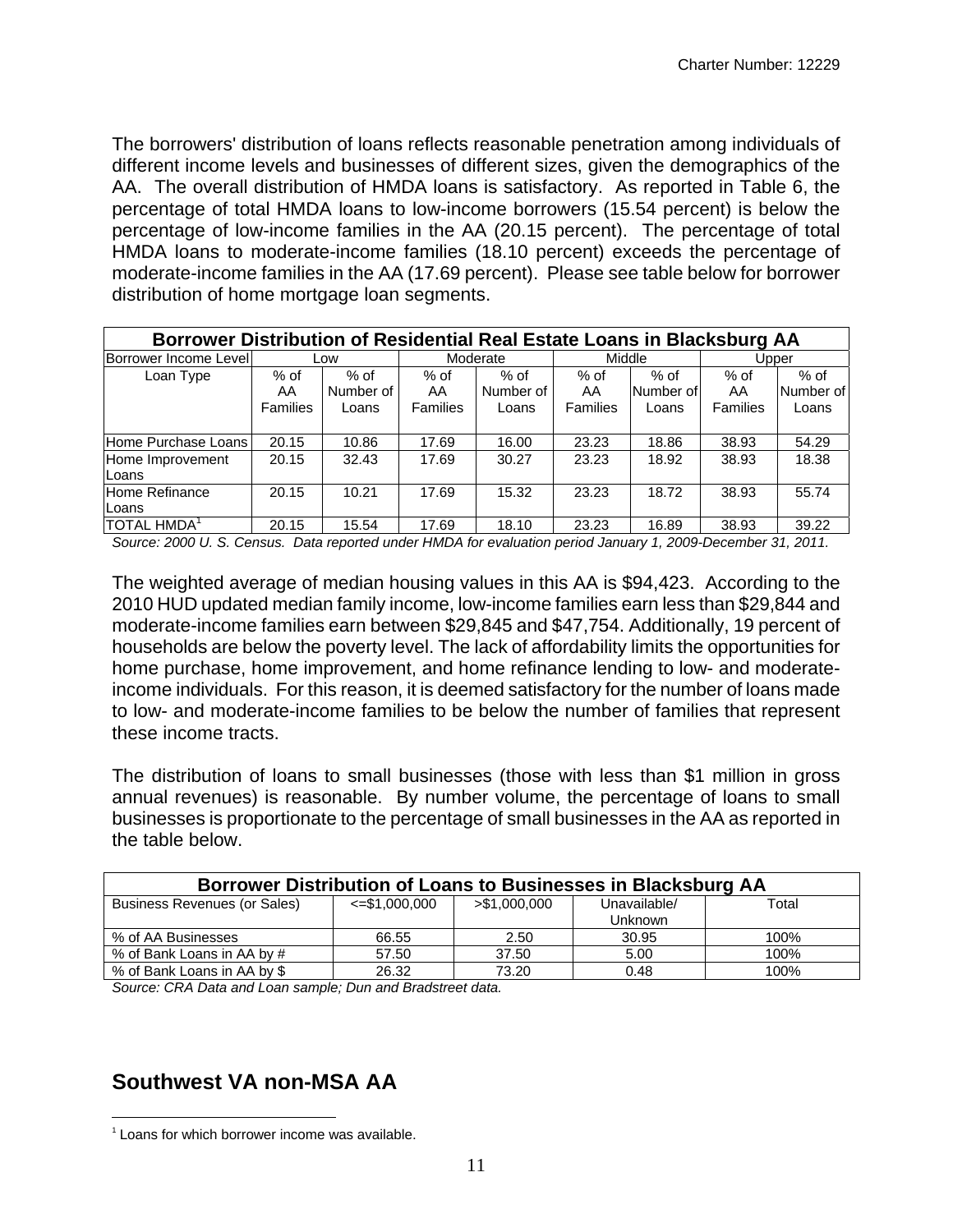The borrowers' distribution of loans reflects reasonable penetration among individuals of different income levels and businesses of different sizes. The overall distribution of HMDA loans is reasonable. As reported in the "Borrower Distribution" table, the percentage of total HMDA loans to low-income families (13.60 percent) is well below the percentage of low-income families in the AA (21.77 percent). The percentage of total HMDA loans to moderate-income borrowers (26.06 percent) exceeds the percentage to moderate-income families in the AA (21.09 percent). See Table 8 for borrower distribution of home mortgage loan segments.

| Borrower Distribution of Residential Real Estate Loans in Southwest VA non-MSA AA |                 |           |          |           |          |           |          |           |
|-----------------------------------------------------------------------------------|-----------------|-----------|----------|-----------|----------|-----------|----------|-----------|
| Borrower Income Level                                                             | Low             |           | Moderate |           | Middle   |           | Upper    |           |
| Loan Type                                                                         | % of            | $%$ of    | % of     | $%$ of    | $%$ of   | $%$ of    | % of     | $%$ of    |
|                                                                                   | AA              | Number of | AA       | Number of | AA       | Number of | AA       | Number of |
|                                                                                   | <b>Families</b> | Loans     | Families | Loans     | Families | Loans     | Families | Loans     |
| Home Purchase Loans                                                               | 21.77           | 9.41      | 21.09    | 30.59     | 23.94    | 25.88     | 33.20    | 34.12     |
| Home Improvement Loans                                                            | 21.77           | 20.61     | 21.09    | 27.88     | 23.94    | 23.64     | 33.20    | 27.88     |
| Home Refinance                                                                    | 21.77           | 7.69      | 21.09    | 25.64     | 23.94    | 33.33     | 33.20    | 33.33     |
| <b>TOTAL HMDA**</b>                                                               | 21.77           | 13.60     | 21.09    | 26.06     | 23.94    | 24.65     | 33.20    | 28.61     |

*Source: 2000 U. S. Census. Data reported under HMDA for evaluation period January 1, 2009-December 31, 2011.* 

The weighted average of median housing values in this AA is \$58,254. According to the 2010 HUD updated median family income, low-income families earn less than \$29,121 and moderate-income families earn between \$29,122 and \$46,597. Additionally, 16% of households are below the poverty level. The lack of affordability limits the opportunities for home purchase, home improvement, and home refinance lending to low- and moderateincome individuals. For this reason, it is deemed satisfactory for the number of loans made to low- and moderate-income families to be below the number of families that represent these income tracts.

The distribution of loans to small businesses (those with less than \$1 million in gross annual revenues) is reasonable. By number and dollar volume, the percentage of loans to small businesses is proportionate to the percentage of small businesses in the AA as reported in the following table.

| Borrower Distribution of Loans to Businesses in Southwest VA Non-MSA AA |                     |               |              |       |  |  |  |  |  |
|-------------------------------------------------------------------------|---------------------|---------------|--------------|-------|--|--|--|--|--|
| <b>Business Revenues (or Sales)</b>                                     | $\le$ = \$1,000,000 | > \$1,000,000 | Unavailable/ | Total |  |  |  |  |  |
|                                                                         |                     |               | Unknown      |       |  |  |  |  |  |
| % of AA Businesses                                                      | 68.21               | 2.72          | 29.07        | 100%  |  |  |  |  |  |
| % of Bank Loans in AA by #                                              | 65.00               | 30.00         | 20.00        | 100%  |  |  |  |  |  |
| % of Bank Loans in AA by \$                                             | 66.52               | 30.79         | 2.69         | 100%  |  |  |  |  |  |

*Source: CRA Data and Loan sample; Dun and Bradstreet data.* 

### **Conclusions for Areas Receiving Limited-Scope Reviews**

### **Washington VA AA**

The borrowers' distribution of loans, given the demographics of the AA and the bank's market share, reflects reasonable penetration among individuals of different income levels and businesses of different sizes. The overall distribution of HMDA loans is reasonable.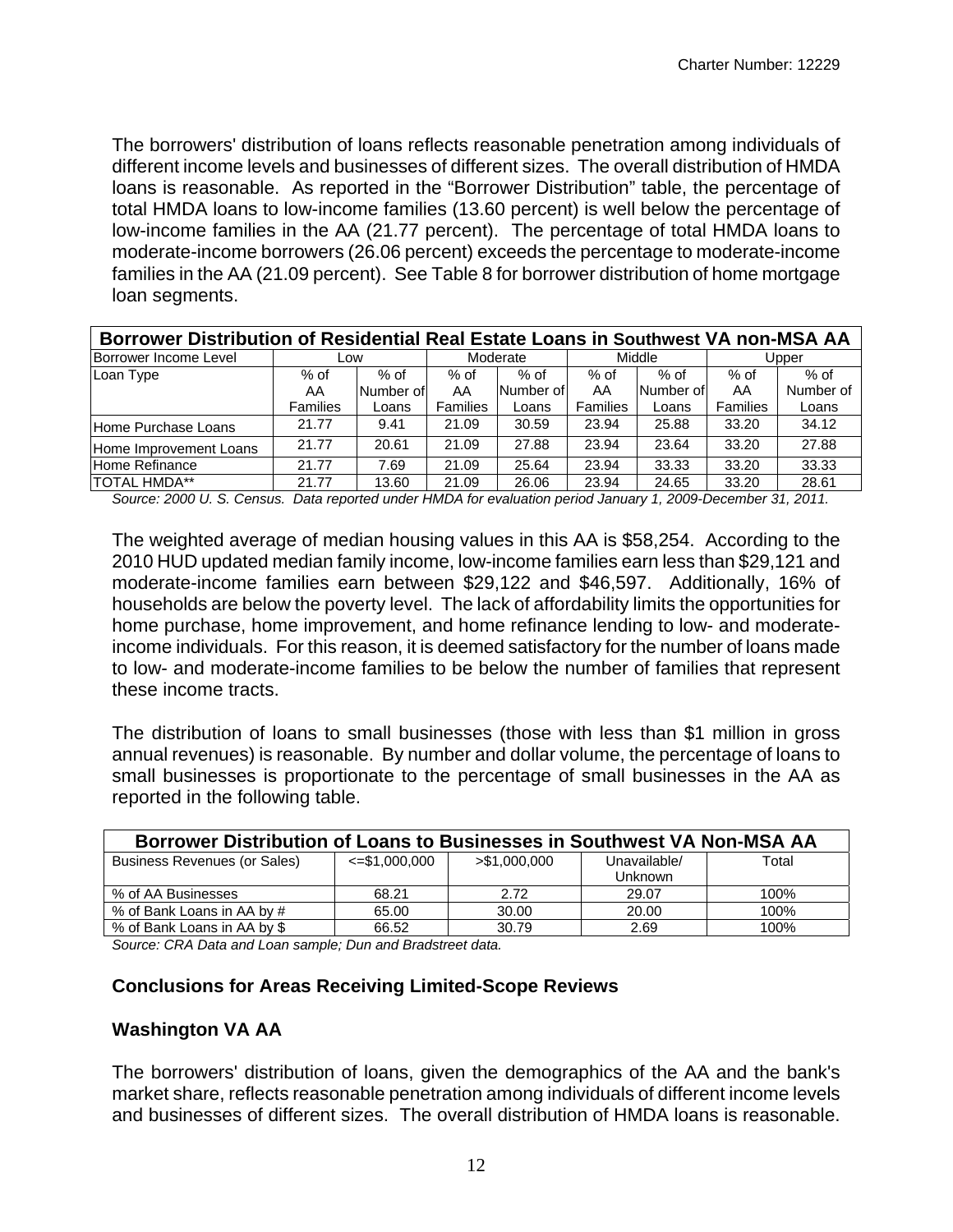There was one home improvement loan made to a low-income borrower and one home purchase loan made to a moderate-income borrower. As reported in this table, the percentage of HMDA loans to low-income borrowers (9.09 percent) is well below the percentage of low-income families in the AA (16.36 percent). The percentage of total HMDA loans to moderate-income borrowers (9.09 percent) is well below the percentage of moderate-income families in the AA (19.22 percent).

| Borrower Distribution of Residential Real Estate Loans in Washington VA AA |                 |          |                 |               |                 |               |                 |          |
|----------------------------------------------------------------------------|-----------------|----------|-----------------|---------------|-----------------|---------------|-----------------|----------|
| Borrower Income Level                                                      |                 | Low      |                 | Moderate      |                 | Middle        |                 | Upper    |
| Loan type                                                                  | $%$ of          | % of     | $%$ of          | $%$ of        | $%$ of          | % of          | $%$ of          | $%$ of   |
|                                                                            | AA              | Number   | AA              | <b>Number</b> | AA              | <b>Number</b> | AA              | Number   |
|                                                                            | <b>Families</b> | of Loans | <b>Families</b> | of Loans      | <b>Families</b> | of Loans      | <b>Families</b> | of Loans |
|                                                                            |                 |          |                 |               |                 |               |                 |          |
| Home Purchase Loans                                                        | 16.36           | 0.00     | 19.22           | 50.00         | 22.86           | 50.00         | 41.56           | 0.00     |
| Home Improvement Loans                                                     | 16.36           | 50.00    | 19.22           | 0.00          | 22.86           | 0.00          | 41.56           | 50.00    |
| Home Refinance                                                             | 16.36           | 0.00     | 19.22           | 0.00          | 22.86           | 16.67         | 41.56           | 83.33    |
| <b>TOTAL HMDA**</b>                                                        | 16.36           | 9.09     | 19.22           | 9.09          | 22.86           | 18.18         | 41.56           | 54.55    |

*Source: 2000 U. S. Census. Data reported under HMDA for valuation period January 1, 2009 - December 31, 2011.* 

The weighted average of median housing values in this AA is \$83,815. According to the 2010 HUD updated median family income, low-income families earn less than \$41,899 and moderate-income families earn between \$41,900 and \$67,044. Additionally, 13 percent of households are below the poverty level. The lack of affordability limits the opportunities for home purchase, home improvement, and home refinance lending to low- and moderateincome individuals. For this reason, it is deemed satisfactory for the number of loans made to low- and moderate-income families to be below the number of families that represent these income tracts.

The distribution of loans to small businesses is reasonable. The table below reports the percentage of loans to small businesses by number volume is well below the percentage of small businesses in the AA. The percentage of loans to small businesses is well below the percentage of small businesses in the AA.

| Borrower Distribution of Loans to Businesses in Washington VA AA |                     |               |                                |       |  |  |  |  |  |
|------------------------------------------------------------------|---------------------|---------------|--------------------------------|-------|--|--|--|--|--|
| <b>Business Revenues (or Sales)</b>                              | $\le$ = \$1,000,000 | > \$1,000,000 | Unavailable/<br><b>Unknown</b> | Total |  |  |  |  |  |
| % of AA Businesses                                               | 70.67               | 2.50          | 26.83                          | 100%  |  |  |  |  |  |
| % of Bank Loans in AA by #                                       | 40.00               | 50.00         | 10.00                          | 100%  |  |  |  |  |  |
| % of Bank Loans in AA by \$                                      | 35.86               | 45.44         | 18.70                          | 100%  |  |  |  |  |  |

*Source: CRA Data and Loan sample; Dun and Bradstreet data.* 

### **Geographic Distribution of Loans**

There are no low-income census geographies in the AAs. Therefore, the evaluation of geographic loan distribution in the AAs reflects performance in seven moderate-income geographies. Consideration is also given to the four designated distressed or underserved middle income tracts in the Southwest VA AA. This designation is given to these four tracts due to the poverty level.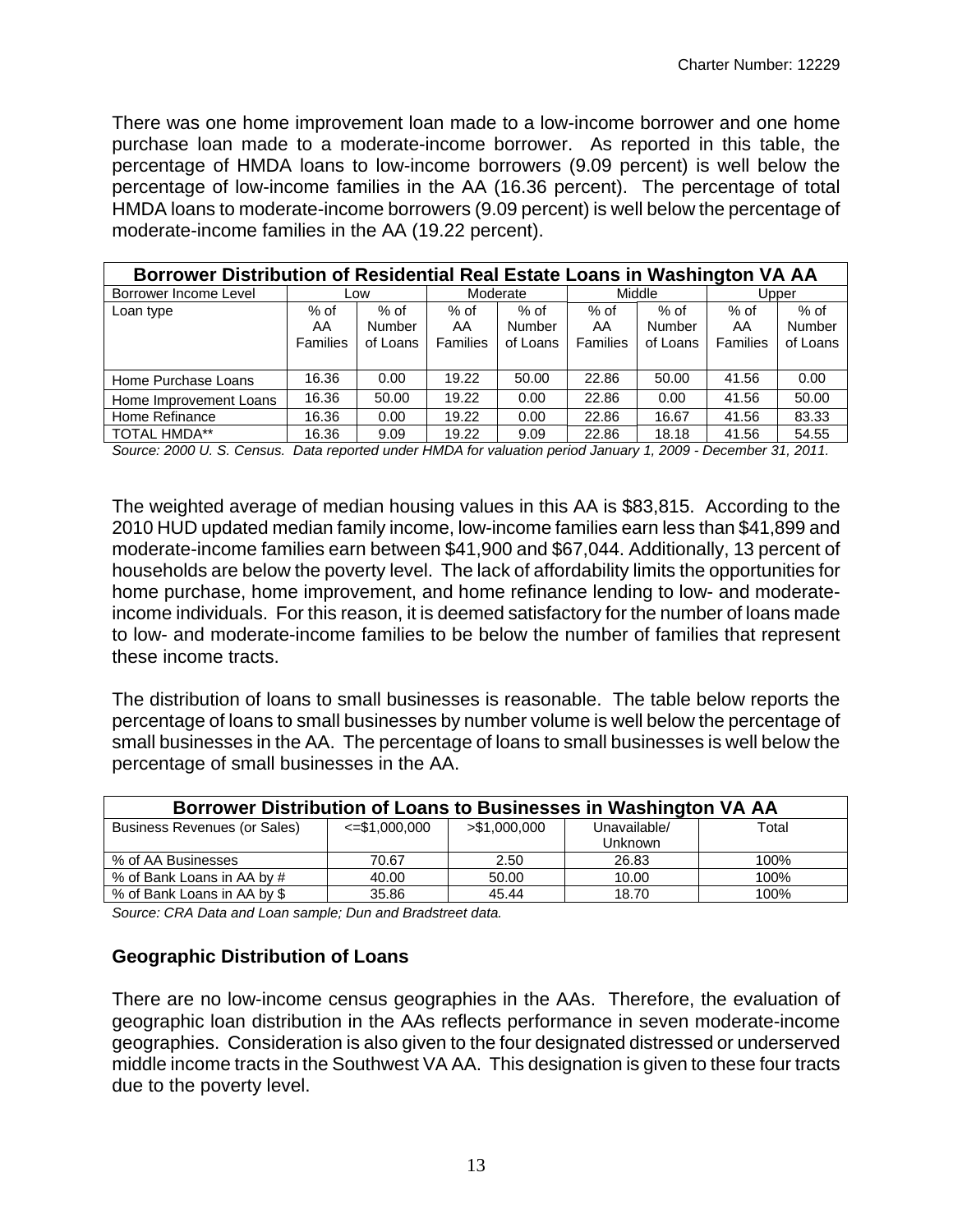We considered the demographic characteristics of moderate-income geographies in evaluating geographic distribution of mortgage loans in the AAs. We considered the percentage of owner-occupied housing units in these geographies as well as the percentage of rental properties in the AAs. These are limiting factors that impact the bank's ability to make mortgage loans to individuals residing in moderate-income geographies. We also considered the number of competitors making loans in this market.

NBB's geographic distribution of loans reflects reasonable dispersion and is indicative of satisfactory performance. There are seven moderate-income geographies, and no lowincome geographies in the AA. Overall, the bank made loans in moderate-income geographies proportionate to the percentage of owner-occupied housing units located in the AA. More weight is given to the bank's performance in the Southwest VA AA due to the number of moderate-income geographies in the area (six), and the presence of four designated distressed or underserved middle income tracts. We identified no apparent gaps or areas of low penetration in the bank's lending patterns.

### *Conclusions for Areas Receiving Full-Scope Reviews*

### **Blacksburg AA**

There are 28 census tracts located in this AA. There are no low-income census tracts, and one moderate-income tract located in the AA. The percentage of households living below the poverty level is 19.50 percent. The percentage of owner-occupied housing units located in the moderate-income tract totals 69.45 percent (2,527 units).

Overall, the distribution of HMDA loans in the Blacksburg AA reflects reasonable dispersion among the geographic areas. As reported in the below table, the percentage of home purchase loans and the percentage of home improvement loans made in moderate-income geographies are well below the percentage of owner-occupied housings units in the census tract. The percentage of home refinance loans made in moderate-income geographies is proportionate to the ratio of owner-occupied housing units in the census tract.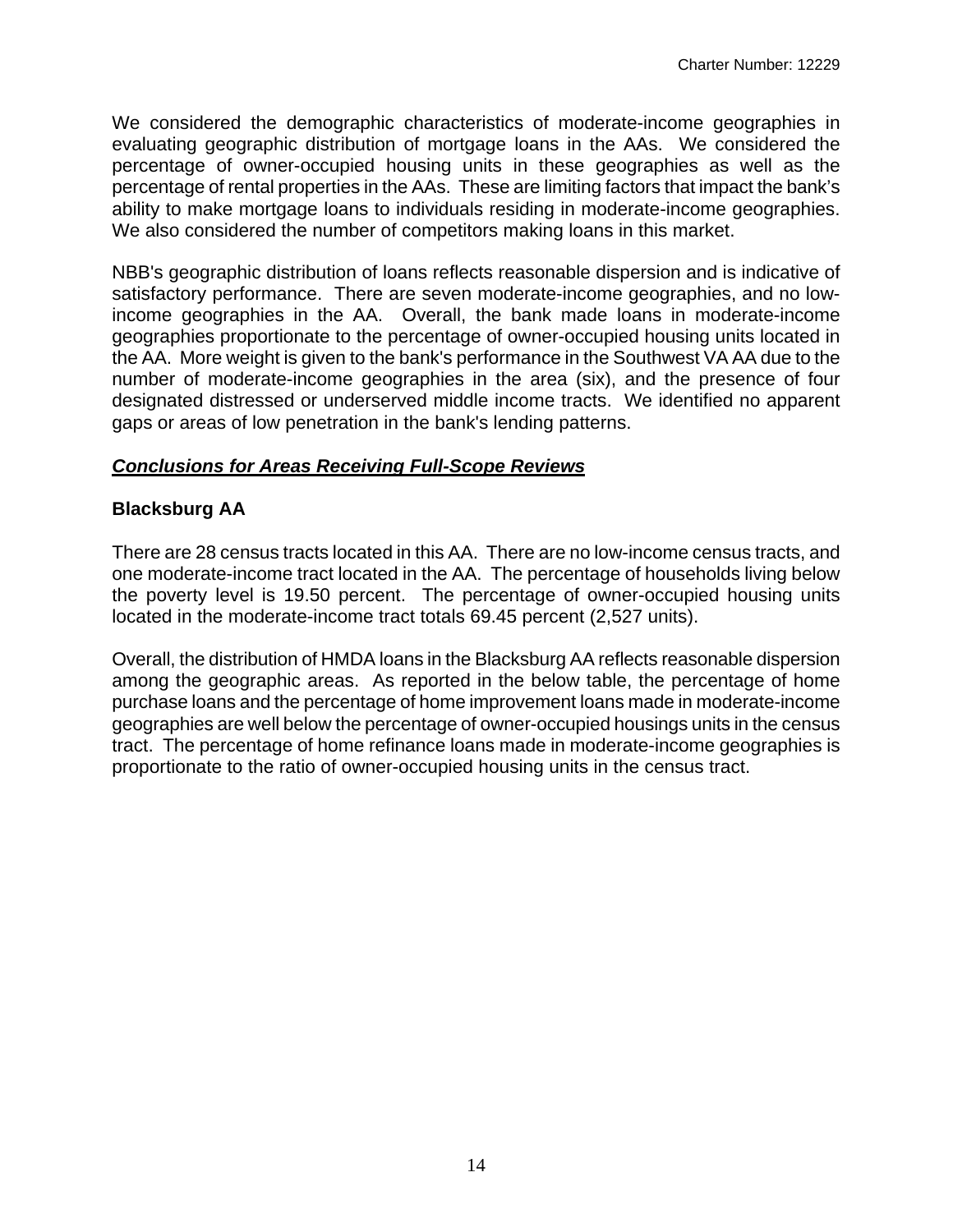| Geographic Distribution of Residential Real Estate Loans in Blacksburg AA |          |               |                |               |          |          |                |          |  |
|---------------------------------------------------------------------------|----------|---------------|----------------|---------------|----------|----------|----------------|----------|--|
| Census Tract Income                                                       | Low      |               | Moderate       |               | Middle   |          | Upper          |          |  |
| Level                                                                     |          |               |                |               |          |          |                |          |  |
| Loan type                                                                 | % of AA  | $%$ of        | $%$ of AA      | $%$ of        | % of AA  | $%$ of   | % of AA        | $%$ of   |  |
|                                                                           | Owner    | <b>Number</b> | Owner          | <b>Number</b> | Owner    | Number   | Owner          | Number   |  |
|                                                                           | Occupied | of Loans      | Occupied       | of Loans      | Occupied | of Loans | Occupied       | of Loans |  |
|                                                                           | Housing  |               | <b>Housing</b> |               | Housing  |          | <b>Housing</b> |          |  |
| Home Purchase                                                             | 0.00     | 0.00          | 4.88           | 2.50          | 86.82    | 82.00    | 8.30           | 15.50    |  |
| Home Improvement                                                          | 0.00     | 0.00          | 4.88           | 2.62          | 86.82    | 87.43    | 8.30           | 9.95     |  |
| Home Refinance                                                            | 0.00     | 0.00          | 4.88           | 3.08          | 86.82    | 78.46    | 8.30           | 18.46    |  |
| <b>TOTAL HMDA</b>                                                         | 0.00     | 0.00          | 4.88           | 2.71          | 86.82    | 82.20    | 8.30           | 15.08    |  |

*Source: Data reported under HMDA; U.S. Census data* 

As reported below, the distribution of loans to businesses reflects reasonable dispersion in the AA. The percentage of loans to businesses exceeds the percentage of businesses located in the moderate-income geography.

| Geographic Distribution of Loans to Businesses in Blacksburg AA |                   |          |                   |        |                       |          |                   |          |  |  |
|-----------------------------------------------------------------|-------------------|----------|-------------------|--------|-----------------------|----------|-------------------|----------|--|--|
| Census Tract Income<br>Level                                    | Low               |          | Moderate          |        | Middle                |          | Upper             |          |  |  |
| Loan Type                                                       | $%$ of            | $%$ of   | $%$ of            | $%$ of | $%$ of                | $%$ of   | $%$ of            | $%$ of   |  |  |
|                                                                 | AA                | Number   | AA                | Number | AA                    | Number   | AA                | Number   |  |  |
|                                                                 | <b>Businesses</b> | of Loans | <b>Businesses</b> |        | of Loans   Businesses | of Loans | <b>Businesses</b> | of Loans |  |  |
| <b>Business</b>                                                 | 0.00              | 0.00     | 2.10              | 5.00   | 88.58                 | 95.00    | 8.56              | 0.00     |  |  |

*Source: CRA Data and Loan sample: Dun and Bradstreet data.* 

#### **Southwest VA non-MSA AA**

There are 33 census tracts located in the AA, of which three are moderate-income tracts. In addition, there are four designated distressed or underserved middle-income tracts located in Mercer County, WV which is included in this AA. There are no low-income census tracts in the AA. The percentage of households living below the poverty level is 16.36 percent. The percentage of owner-occupied housing units located in the moderateincome tract totals 60.44 percent (9,019 units).

The distribution of HMDA loans in the Southwest non-MSA AA reflects reasonable dispersion among the geographic areas. As reported in the table below, the percentage of home improvement loans made in moderate-income geographies exceeds the percentage of owner-occupied housings units in the census tract. The percentage of home purchase loans is well below the percentage of owner-occupied units, and the percentage of home refinance loans is proportionate to the percentage of owner-occupied units in moderateincome tracts.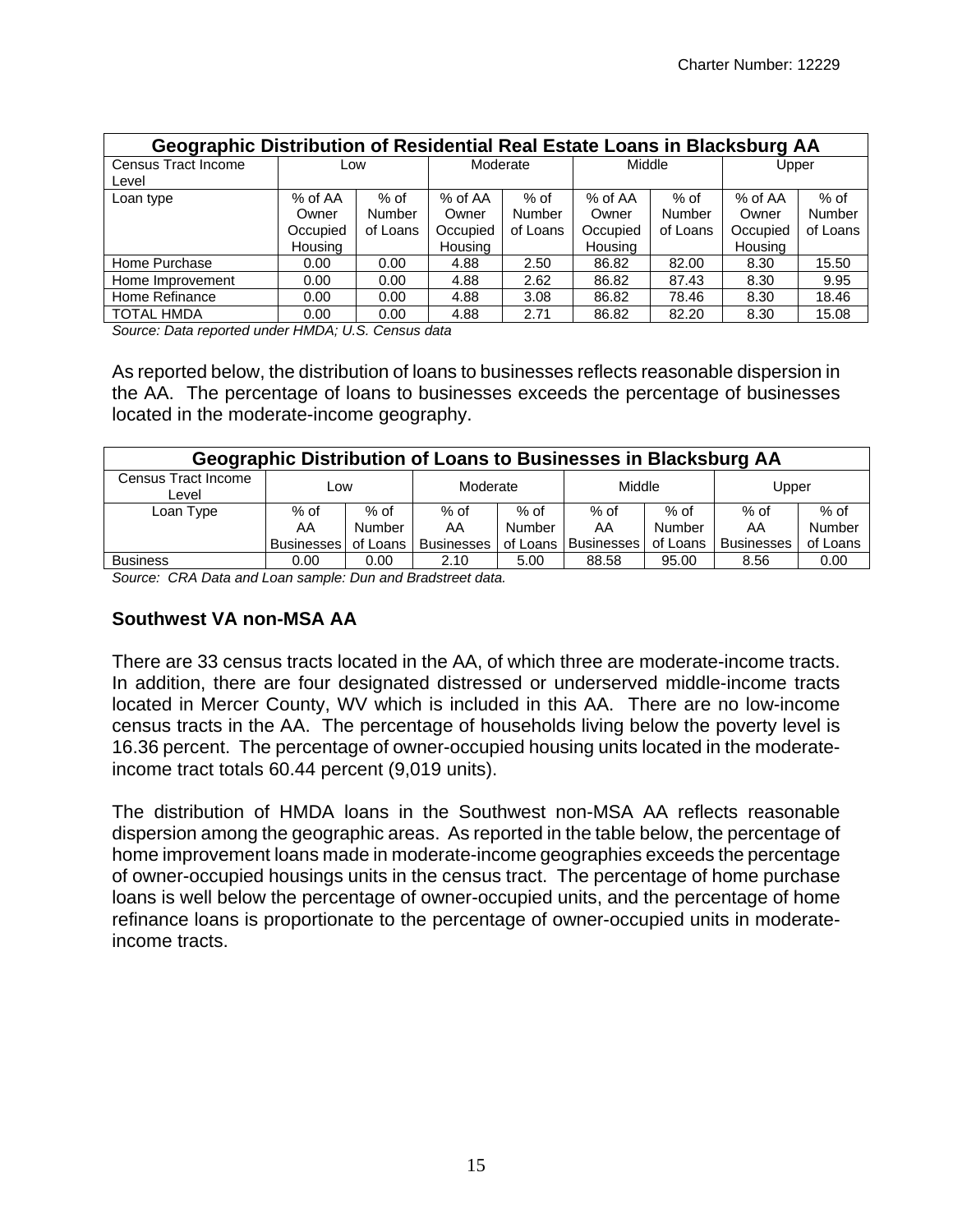| Geographic Distribution of Residential Real Estate Loans in Southwest VA non-MSA AA |                                         |                            |                                         |                            |                                         |                            |                                         |                              |  |  |
|-------------------------------------------------------------------------------------|-----------------------------------------|----------------------------|-----------------------------------------|----------------------------|-----------------------------------------|----------------------------|-----------------------------------------|------------------------------|--|--|
| <b>Census Tract Income</b><br>Level                                                 | Low                                     |                            | Moderate                                |                            | Middle                                  |                            | Upper                                   |                              |  |  |
| Loan Type                                                                           | % of AA<br>Owner<br>Occupied<br>Housing | % of<br>Number of<br>Loans | % of AA<br>Owner<br>Occupied<br>Housing | % of<br>Number of<br>Loans | % of AA<br>Owner<br>Occupied<br>Housing | % of<br>Number of<br>Loans | % of AA<br>Owner<br>Occupied<br>Housing | $%$ of<br>Number of<br>Loans |  |  |
| Home Purchase                                                                       | 0.00                                    | 0.00                       | 10.63                                   | 5.21                       | 87.40                                   | 87.50                      | 1.97                                    | 7.29                         |  |  |
| Home Improvement                                                                    | 0.00                                    | 0.00                       | 10.63                                   | 11.24                      | 87.40                                   | 86.39                      | 1.97                                    | 2.37                         |  |  |
| Home Refinance                                                                      | 0.00                                    | 0.00                       | 10.63                                   | 10.47                      | 87.40                                   | 88.37                      | 1.97                                    | 1.16                         |  |  |
| TOTAL HMDA loans <sup>2</sup>                                                       | 0.00                                    | 0.00                       | 10.63                                   | 9.35                       | 87.40                                   | 86.97                      | 1.97                                    | 3.68                         |  |  |

*Source: Data reported under HMDA; U.S. Census data.* 

As depicted below, the distribution of loans to businesses reflects reasonable dispersion in the AA. The percentage of loans to businesses is well below the percentage of businesses located in the moderate-income geography.

| Geographic Distribution of Loans to Businesses in Southwest VA non-MSA AA |                   |           |                   |          |                   |            |                   |          |  |
|---------------------------------------------------------------------------|-------------------|-----------|-------------------|----------|-------------------|------------|-------------------|----------|--|
| Census Tract Income<br>Level                                              | Low               |           | Moderate          |          | Middle            |            | Upper             |          |  |
| Loan Type                                                                 | $%$ of            | $%$ of    | $%$ of            | % of     | $%$ of            | $%$ of     | $%$ of            | %of      |  |
|                                                                           | AA                | Number of | AA                | Number   | AA                | Number     | AA                | Number   |  |
|                                                                           | <b>Businesses</b> | Loans     | <b>Businesses</b> | of Loans | <b>Businesses</b> | of Loans I | <b>Businesses</b> | of Loans |  |
| <b>Business</b>                                                           | 0.00              | 0.00      | 10.71             | 5.00     | 87.32             | 95.00      | 1.97              | 0.00     |  |

*Source: CRA Data and Loan sample; Dun and Bradstreet data.* 

### **Conclusions for Area(s) Receiving Limited-Scope Reviews**

#### **Washington VA AA**

There are no low- or moderate-income census tracts in the Washington VA AA; therefore an analysis of the geographic distribution of loans would not be meaningful.

#### **Responses to Complaints**

There were no complaints regarding the bank's CRA performance during the evaluation period.

### **COMMUNITY DEVELOPMENT TEST**

The Community Development test is rated satisfactory. In evaluating performance under the Community Development test we considered the bank's capacity to lend and invest in its community, the availability of investment and community development lending opportunities, and the bank's responsiveness in providing services to the communities in which it does business.

The bank's community development performance in the full-scope AAs demonstrates adequate responsiveness to community development needs through qualified investments

 $\overline{a}$ 

 $2$  Loans for which census tracts were available.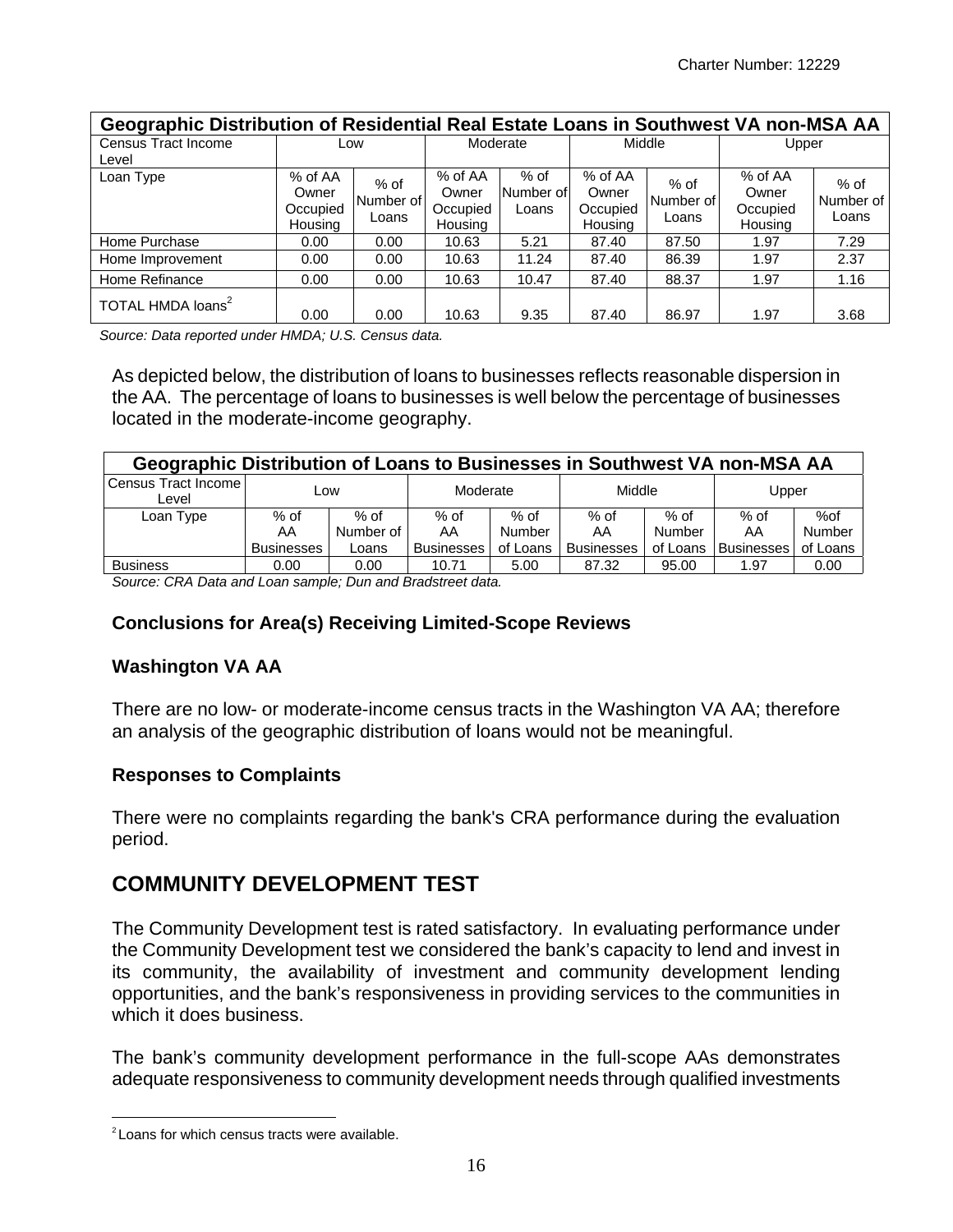and community development services, considering the bank's capacity, and the need and availability of such opportunities for community development in the bank's AAs. The bank's performance in the limited-scope AA was consistent with its performance in the full-scope AAs.

### **Number and Amount of Community Development Loans**

NBB originated two qualified community development loans totaling \$5.9 million during the evaluation period. Loan proceeds in the amount of \$5.2 million were given to an Economic Development Authority, located in the Southwest VA AA, for construction activities to support permanent job creation, retention, and/or improvement in low- or moderate-income geographies. The remaining loan proceeds were given to an organization to purchase and renovate a commercial building in downtown Radford to provide affordable housing for lowto moderate-income individuals. This loan benefitted the Blacksburg AA. There were no community development loans in the Washington VA AA.

Opportunities to lend in the AA for community development purposes are limited. NBB participates in two lending programs that support small business and downtown redevelopment. During the evaluation period, the bank originated no loans under these programs. Borrowers typically are drawn to these programs to take advantage of low or subsidized interest rates. However, interest rates on conventional business loans remained low during the evaluation period. Additionally, the bank originates loans for community development purposes, in amounts less than \$1 million that are considered, by definition in the CRA, small loans to businesses.

### **Number and Amount of Qualified Investments**

Total qualified investments equal 10 percent of Tier One Capital. The bank made 45 qualified investments during the evaluation period. These totaled \$2,173,351 and provide direct benefit to the AA. Forty of the investments made were in the Blacksburg AA, and totaled \$317,851. This represents 14.62 percent of all qualified community development investments. Three investments totaling \$5,500, representing 0.25 percent of qualified investments, were made in the Southwest VA AA. One investment totaling \$1 million with direct benefit to the Washington VA AA represented 46.01 percent of total qualified investments. Investments and contributions went to organizations that offer technical support and credit programs for small business, support economic development in distressed geographies and geographies designated for revitalization, and provide health, human services, and housing for low- and moderate-income individuals and geographies.

The bank retained three prior period investments totaling \$800 thousand that provide direct benefit to the Blacksburg AA. The bank also retained five prior period investments totaling approximately \$4.7 million that provide benefit to a wider geographic area that included the AA.

The level of CD investments is considered adequate, based on the performance context. NBB operates in predominantly middle-income geographies. There are no low-income tracts in the bank's AA, and there are only seven moderate-income tracts in all AA: six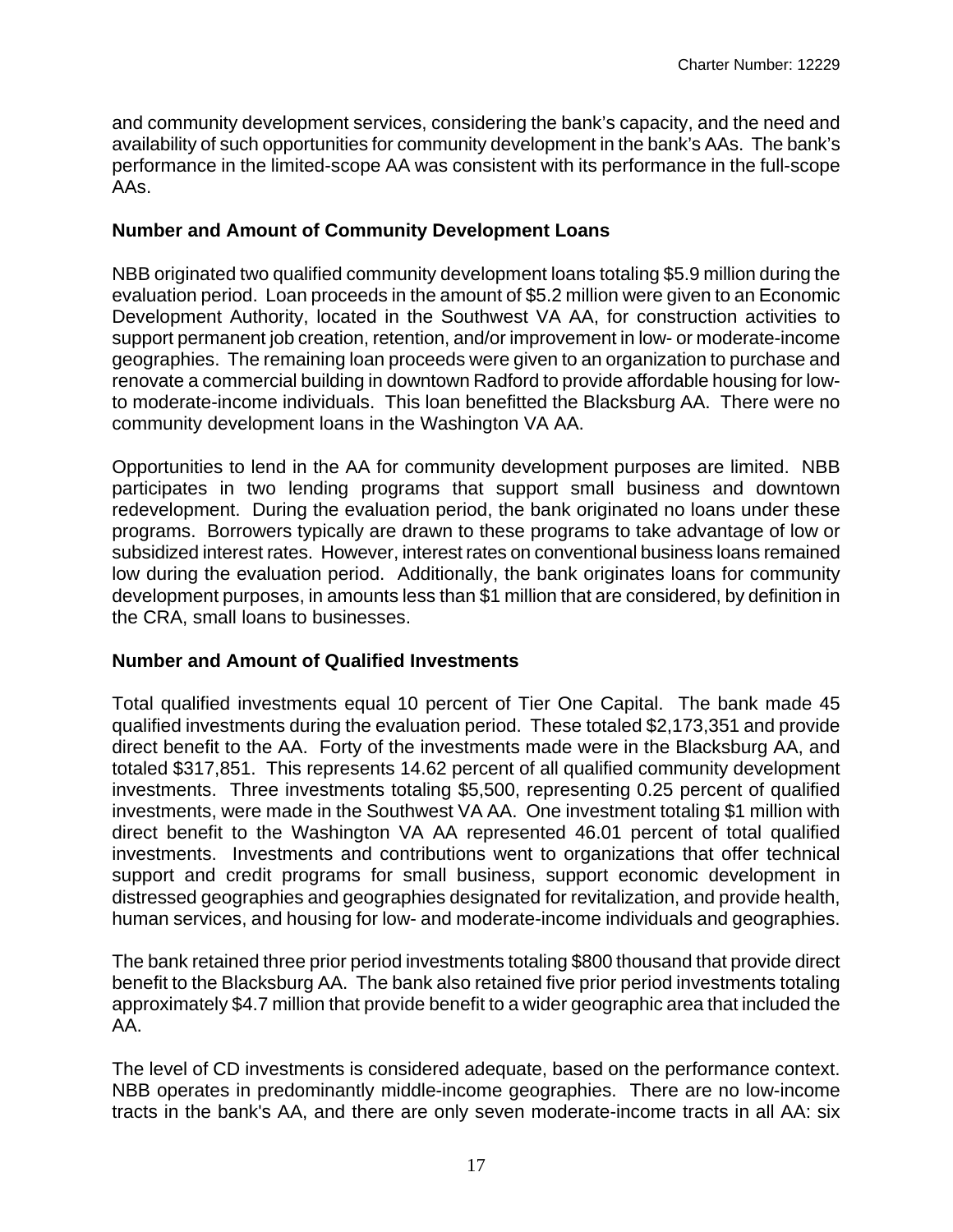located in the Southwest VA AA and one located the Blacksburg AA. Four (4) of the middle-income tracts located in the Southwest VA AA are designated distressed or underserved middle-income tracts.

### **Extent to Which the Bank Provides Community Development Services**

The employees and officers of the NBB provided services and support to nine qualified community development organizations over the evaluation period. Almost all the community development services benefitted the Blacksburg AA. One of the CD services provided benefits the Southwest VA AA.

### **Responsiveness to Community Development Needs**

The bank's community development activities demonstrate adequate responsiveness to the community development needs of its AAs. This takes into consideration the bank's capacity, the need, and the availability of such opportunities for community development in the bank's AAs. We did not identify any un-met community development needs during the evaluation period.